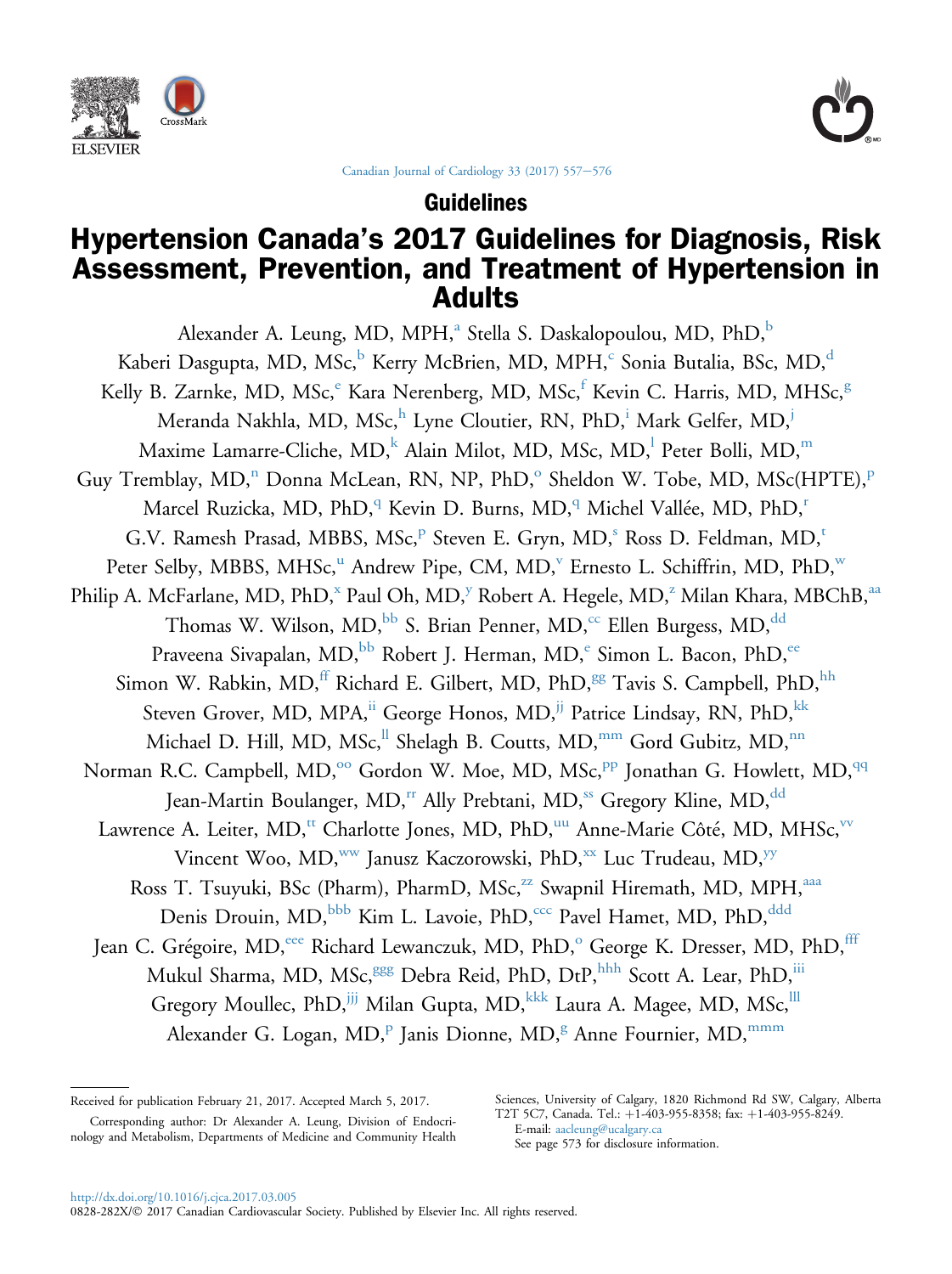# Geneviève Benoit, MD,<sup>nnn</sup> Janusz Feber, MD,<sup>000</sup> Luc Poirier, BPharm, MSc,<sup>ppp</sup> Raj S. Padwal, MD, MSc,<sup>qqq</sup> and Doreen M. Rabi, MD, MSc;<sup>rr</sup> for Hypertension Canada

a Division of Endocrinology and Metabolism, Department of Medicine, University of Calgary, Calgary, Alberta, Canada; <sup>b</sup> Divisions of General Internal Medicine, Clinical Epidemiology and Endocrinology, Department of Medicine, McGill University, McGill University Health Centre, Montreal, Quebec, Canada; <sup>c</sup> Departments of Family Medicine and Community Health Sciences, Institute for Public Health, Cumming School of Medicine, University of Calgary, Calgary, Alberta, Canada; <sup>d</sup> Departments of Medicine and Community Health Sciences, Libin Cardiovascular Institute of Alberta, O'Brien Institute of Public Health, University of Calgary, Calgary, Alberta, Canada; <sup>e</sup> Division of General Internal Medicine, University of Calgary, Calgary, Ålberta, Canada; <sup>f</sup> Department of Medicine and Department of Obstetrics and Gynecology, University of Calgary, Calgary, Alberta, Canada; <sup>g</sup> Department of Pediatrics, University of British Columbia, Vancouver, British Columbia, Canada; <sup>h</sup> Montreal Children's Hospital, McGill University, Montreal, Quebec, Canada; <sup>i</sup> Université du Québec à Trois-Rivières, Trois-Rivières, Quebec, Canada; <sup>i</sup> Department of Family Medicine, University of British Columbia, Copeman Healthcare Centre, Vancouver, British Columbia, Canada; <sup>k</sup>Institut de Recherches Cliniques de Montréal, Université de Montréal, Montréal, Quebec, Canada; <sup>i</sup> Department of Medicine, Université Laval, Québec, Quebec, Canada; <sup>m</sup> McMaster University, Hamilton, Ontario, Canada; Montréal, Montréal, Quebec, Canada; <sup>I</sup>Department of Medicine, Université Laval, Québec, Quebec, Canada; "" McMaster University, Hamilton, Ontario, Canada;<br>" CHU-Québec-Hopital St Sacrement, Québec, Quebec, Canada; <sup>o</sup> Uni Division of Nephrology, Department of Medicine, Ottawa Hospital Research Institute, University of Ottawa, Ottawa, Ontario, Canada; <sup>r</sup> Hôpital Maisonneuve-Rosemont, Université de Montréal, Montréal, Quebec, Canada; <sup>5</sup> Department of Medicine, Division of Clinical Pharmacology, Western University, London, Ontario, Canada; Université de Montréal, Montréal, Quebec, Canada; <sup>s</sup>Department of Medicine, Division of Clinical Pharmacology, Western University, London, Ontario, Canada;<br><sup>t</sup> Discipline of Medicine, Memorial University of Newfoundland, Toronto, Ontario, Canada; <sup>v</sup> University of Ottawa Heart Institute, Ottawa, Ontario, Canada; <sup>w</sup> Department of Medicine and Lady Davis Institute for Medical Research, Jewish General Hospital, McGill University, Montreal, Quebec, Canada; \* Division of Nephrology, St Michael's Hospital, University of Toronto, Toronto, Ontario, Canada;<br>I University Hoskh Network, University of Toronto, Tor University Health Network, University of Toronto, Toronto, Ontario, Canada; <sup>z</sup> Departments of Medicine (Division of Endocrinology) and Biochemistry, Western University, London, Ontario, Canada; <sup>aa</sup> Vancouver Coastal Health Addiction Services, Faculty of Medicine, University of British Columbia, Vancouver, British Columbia, Canada; <sup>'bb</sup> Department of Medicine, University of Saskatchewan, Saskatosas Saskatchewan, Canada; <sup>cc</sup> Department of Internal Medicine, University of Manitoba, Winnipeg, Manitoba, Canada; <sup>dd</sup> Department of Medicine, University of Calgary, Calgary, Alberta, Canada; <sup>ce</sup> Department of Exercise Science, Concordia University, ana Montreal Behavioural Medicine Centre, Centre integre universitaire de sante et de services sociaux du Nord-de-l'Île-de-Montreal (CIUSSS-NIM), Hôpital du Sacre-Coeur de Montréal, Montréal, Quebec, Canada; <sup>ff</sup>Vancouver Hospital, University of British Columbia, Vancouver, British Columbia, Canada; <sup>gg</sup> University of Toronto, Division of Endocrinology, St Michael's Hospital, Toronto, Ontario, Canada; <sup>hh</sup> Department of Psychology, University of Calgary, Calgary, Alberta, Canada; <sup>ii</sup>Division of Clinical Epidemiology, Montreal General Hospital, Montreal, Quebec, Canada; <sup>jj</sup>University of Montreal, Montreal, Quebec, Canada; <sup>kk</sup> Stroke, Heart and Stroke Foundation of Canada, Institute of Health Policy, Management and Evaluation, University of Toronto, Toronto, Ontario, Canada; llDepartment of Clinical Neurosciences, Hotchkiss Brain Institute, University of Calgary, Calgary, Alberta, Canada; <sup>mm</sup> Departments of Clinical Neurosciences and Radiology, Hotchkiss Brain Institute, University of Calgary, Calgary, Alberta, Canada; <sup>im</sup> Division of Neurology, Halifax Infirmary, Dalhousie University, Halifax, Nova Scotia, Canada; <sup>oo</sup> Medicine, Community Health Sciences, Physiology and Pharmacology, Libin Cardiovascular Institute of Alberta, University of Calgary, Calgary, Alberta, Canada; <sup>pp</sup> St Michael's Hospital, University of Toronto, Toronto, Ontario, Canada; <sup>qq</sup> Departments of Medicine and Cardiac Sciences, University of Calgary, Calgary, Alberta, Canada; "Charles LeMoyne Hospital Research Centre, Sherbrooke University, Sherbrooke, Quebec, Canada; <sup>ss</sup> McMaster University, Hamilton, Ontario, Canada; <sup>tt</sup> Keenan Research Centre in the Li Ka Shing Knowledge Institute of St Michael's Hospital, and University of Toronto, Toronto, Ontario, Čanada; ""University of British Columbia, Southern Medical Program, Kelowna, British Columbia, Canada; <sup>vv</sup>Université de Sherbrooke, Šherbrooke, Quebec, Canada; <sup>ww</sup>University of Manitoba, Winnipeg, Manitoba, Canada; <sup>xx</sup>Université de Montréal and<br>Centre hospitalier de l'Université de Montréal (CHUM), Mont Centre hospitalier de l'Université de Montréal (CHUM), Montréal, Quebec, Canada; <sup>yy</sup> Division of Internal Medicine, McGill University, Montréal, Quebec, Canada;<br><sup>22</sup> Department of Medicine, Faculty of Medicine and Dentist Hospital Research Institute, Ottawa, Ontario, Canada; <sup>bbb</sup> Faculty of Medicine, Universite Laval, Quebec, Quebec, Canada; <sup>ccc</sup>Department of Psychology, University of Quebec at Montreal, Montréal, Quebec, Canada; <sup>ddd</sup>Faculté de Medicine, Université de Montréal, Montréal, Quebec, Canada; <sup>ete</sup> Université de Montréal, Institut de cardiologie de Montréal, Montréal, Quebec, Canada; <sup>IIf</sup> Schulich School of Medicine and Dentistry, Western University, London, Ontario, Canada; <sup>ggg</sup> McMaster University, Hamilton Health Sciences Population Health Research Institute, Hamilton, Ontario, Canada; <sup>"hhh</sup> Centre intégré<sup>"</sup> de santé et de services sociaux (CISSS) de l'Outaouais, Groupes de médecine de famille (GMF) de Wakefield, Wakefield, Quebec, Canada; <sup>iii</sup> Faculty of Health Sciences, Simon Fraser University, Vancouver, British Columbia, Canada; <sup>jjj</sup> Research Center, Hôpital du Sacré-Coeur de Montréal, Public Health School, University of Montréal, Montréal, Quebec, Canada; <sup>kkk</sup> McMaster University, Hamilton, Ontario, and Canadian Collaborative Research Network, Brampton, Ontario, Canada; <sup>att</sup>St George's, University of London and the St George's Hospital National Health Service (NHS) Foundation Trust, London, United Kingdom; <sup>mmm</sup> Service de cardiologie, Centre Hospitalier Universitaire Sainte-Justine, Université de Montréal, Montréal, Quebec, Canada; <sup>nnn</sup> Centre Hospitalier Universitaire Sainte-Justine, Department of Pediatrics, Université de Montréal, Montréal, Quebec, Canada;<br><sup>000</sup> Division of Neurology, Department of Pediatrics, Universitaire de Québec et Faculté de Pharmacie, Université Laval, Québec, Quebec, Canada; <sup>494</sup> Department of Medicine, University of Alberta, Edmonton, Alberta, Canada; <sup>rrr</sup> Departments of Medicine, Community Health and Cardiac Sciences, University of Calgary, Calgary, Alberta, Canada

#### ABSTRACT

Hypertension Canada provides annually updated, evidence-based guidelines for the diagnosis, assessment, prevention, and treatment of hypertension. This year, we introduce 10 new guidelines. Three previous guidelines have been revised and 5 have been removed. Previous age and frailty distinctions have been removed as considerations for when to initiate antihypertensive therapy. In the presence of macrovascular target organ damage, or in those with independent cardiovascular risk factors, antihypertensive therapy should be

#### **RÉSUMÉ**

Hypertension Canada présente annuellement une mise à jour de ses lignes directrices fondées sur des données probantes en vue du diagnostic, de l'évaluation, de la prévention et du traitement de l'hypertension. Cette année, nous présentons 10 nouvelles lignes directrices. Trois de nos lignes directrices ont été revues et cinq autres ont été éliminées. Nous avons notamment retiré les distinctions relatives à l'âge et à la fragilité du patient dans le cadre de l'évaluation préalable à l'instauration d'un traitement antihypertenseur. En

Hypertension affects nearly a quarter of Canadian adults and represents a major risk factor for cardiovascular morbidity, chronic kidney disease, and death; however, it often remains clinically silent until complications arise. $1-3$  Worldwide, high blood pressure (BP) affects  $> 40\%$  of adults older than the age of 25 years, and is the leading global risk factor for death or  $disability.<sup>4</sup>$ 

With the goal of improving the prevention, detection, assessment, and management of hypertension, Hypertension Canada (formerly the Canadian Hypertension Education Program) has been producing annually-updated, evidencebased guidelines for health care providers since 1999. (The rebranding of Hypertension Canada was in response to feedback and marketing research from primary care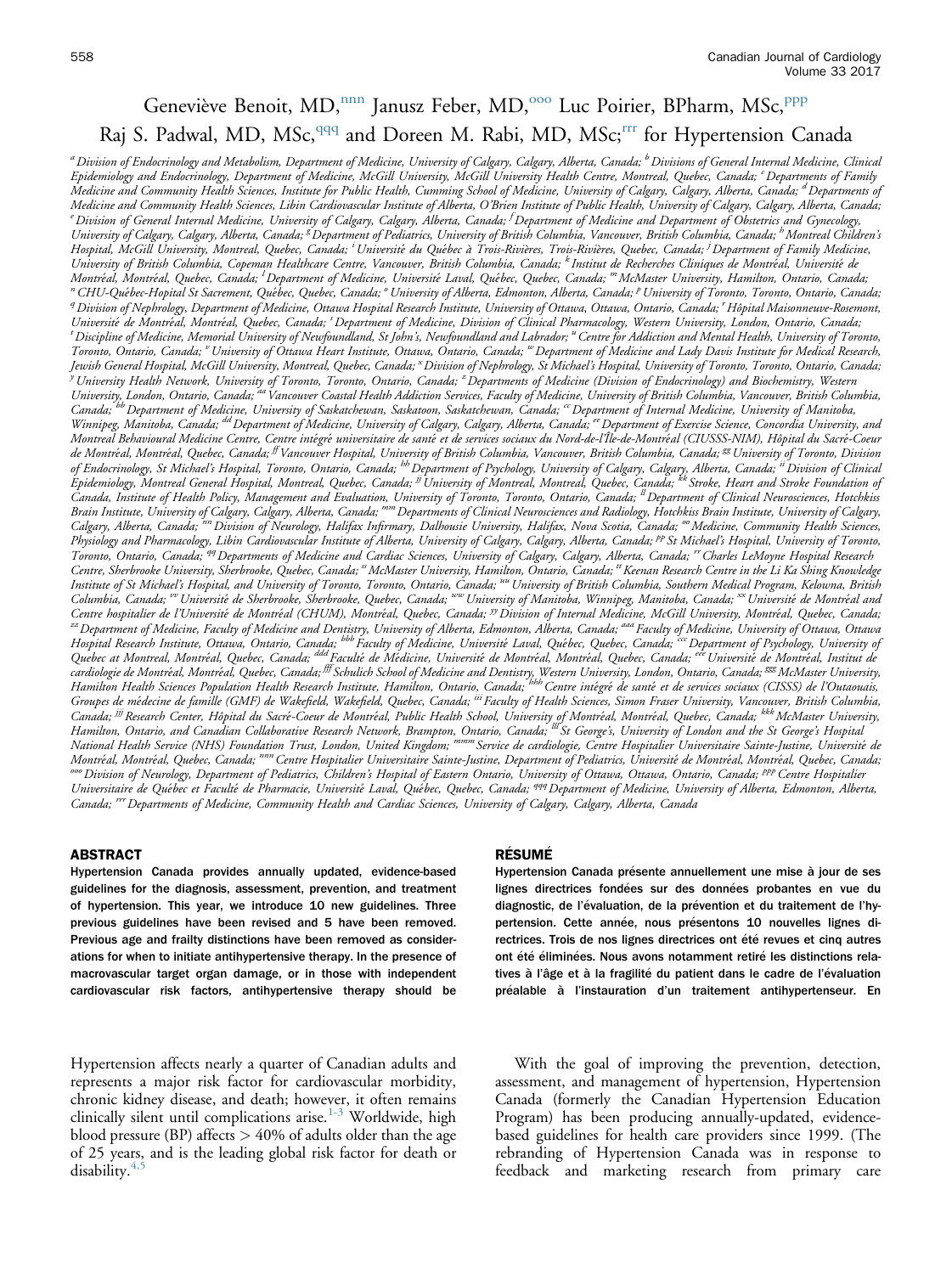considered for all individuals with elevated average systolic nonautomated office blood pressure (non-AOBP) readings  $\geq$  140 mm Hg. For individuals with diastolic hypertension (with or without systolic hypertension), fixed-dose single-pill combinations are now recommended as an initial treatment option. Preference is given to pills containing an angiotensin-converting enzyme inhibitor or angiotensin receptor blocker in combination with either a calcium channel blocker or diuretic. Whenever a diuretic is selected as monotherapy, longer-acting agents are preferred. In patients with established ischemic heart disease, caution should be exercised in lowering diastolic non-AOBP to  $<$  60 mm Hg, especially in the presence of left ventricular hypertrophy. After a hemorrhagic stroke, in the first 24 hours, systolic non-AOBP lowering to  $<$  140 mm Hg is not recommended. Finally, guidance is now provided for screening, initial diagnosis, assessment, and treatment of renovascular hypertension arising from fibromuscular dysplasia. The specific evidence and rationale underlying each of these guidelines are discussed.

stakeholders.) We present herein updated guidelines for 2017, along with discussion of the supporting evidence. Further details along with supporting references pertaining to established guidelines are available in previous publications,  $6-32$  and online ([guidelines.hypertension.ca](http://guidelines.hypertension.ca)). Pediatric-specific guidelines are published separately.

Our guidelines are intended to provide a framework but should not replace clinical judgement. Practitioners are advised to consider patient preferences, values, and clinical factors when determining how to best apply these guidelines at the bedside.

#### Methods

The Hypertension Canada Guidelines Committee (HCGC) is a multidisciplinary panel of content as well as methodological experts comprised of a Chair, a Central Review Committee with a designated Chair, and 15 subgroups. Each subgroup addresses a distinct content area in hypertension (see Supplemental Appendix S1 for the current membership list). All HCGC members are volunteers.

Systematic literature searches to August 2016 were performed by a librarian from the Cochrane Collaboration in MedLine/PubMed using text words and Medical Subject Headings. Details of search strategies and retrieved articles are available upon request. Randomized controlled trials and systematic reviews of randomized controlled trials were reviewed for treatment guidelines, whereas cross-sectional and cohort studies were reviewed for evidence related to diagnosis and prognosis.

Each subgroup examined the search results pertinent to its content area. Studies that assessed relevant outcomes were selected for further review. Cardiovascular morbidity présence de lésions macrovasculaires aux organes cibles ou de facteurs indépendants de risque cardiovasculaire, un traitement antihypertenseur doit être envisagé chez tous les patients dont la pression systolique moyenne s'elève à  $\geq$  140 mm Hg (mesure de la pression artérielle en clinique [MPAC]). En ce qui a trait aux patients qui présentent une hypertension diastolique (avec ou sans hypertension systolique), on recommande désormais un traitement par une association médicamenteuse à dose fixe présentée en un seul comprimé à titre d'option thérapeutique initiale. Nous privilégions notamment les médicaments associant un inhibiteur de l'enzyme de conversion de l'angiotensine ou un inhibiteur des récepteurs de l'angiotensine à un bloqueur des canaux calciques ou à un diurétique. En cas d'administration d'un diurétique en monothérapie, il convient de privilégier les agents à action prolongée. Chez les patients atteints d'une cardiopathie ischémique avérée, il faut faire preuve de prudence lors d'une baisse de la pression diastolique (MPAC) à  $<$  60 mm Hg, surtout en présence d'une hypertrophie ventriculaire gauche. Au cours des 24 premières heures suivant un accident vasculaire cérébral hémorragique, il n'est pas recommandé d'abaisser a pression systolique (MPAC) à moins de 140 mm Hg. Enfin, nous avons inclus des lignes directrices en vue du dépistage, du diagnostic initial, de l'évaluation et du traitement de l'hypertension rénovasculaire associée à la dysplasie fibromusculaire. La justification et les données probantes pour chacune de nos lignes directrices sont également présentées.

and mortality as well as total mortality outcomes were prioritized for pharmacotherapy studies. For health behaviour guidelines, BP was considered an acceptable surrogate. Similarly, progressive renal impairment was an acceptable surrogate for guidelines relevant to chronic kidney disease. Study characteristics and study quality were assessed using prespecified, standardized algorithms developed by Hypertension Canada for the critical appraisal of randomized controlled trials and observational studies.<sup>[33](#page-17-0)</sup>

Guidelines were individually graded according to the supporting evidence. All guidelines, regardless of grading, are believed to have benefits that strongly outweigh risks. In this sense, all of Hypertension Canada's guidelines are 'strong' in nature (ie, the HCGC refrains from making 'weak' guidelines). For pharmacotherapy guidelines, as a general rule, Hypertension Canada considers evidence evaluating specific agents to be generalizable to a 'class effect' unless otherwise stated.

Expert subgroup members were responsible for reviewing annual search results and, if indicated, drafting new guidelines or revising existing guidelines. An independent Central Review Committee consisting of methodological experts with no industry affiliations independently reviewed, graded, and refined proposed guidelines, which were then presented at a consensus conference of the HCGC in Montreal on October 19, 2016.

All guidelines were finalized and submitted electronically to all 81 voting members of the HCGC for approval. Members with potential conflicts of interest recused themselves from voting on specific guidelines (a list of conflicts is available as Supplemental Appendix S2). Guidelines receiving > 70% approval were passed. The Hypertension Canada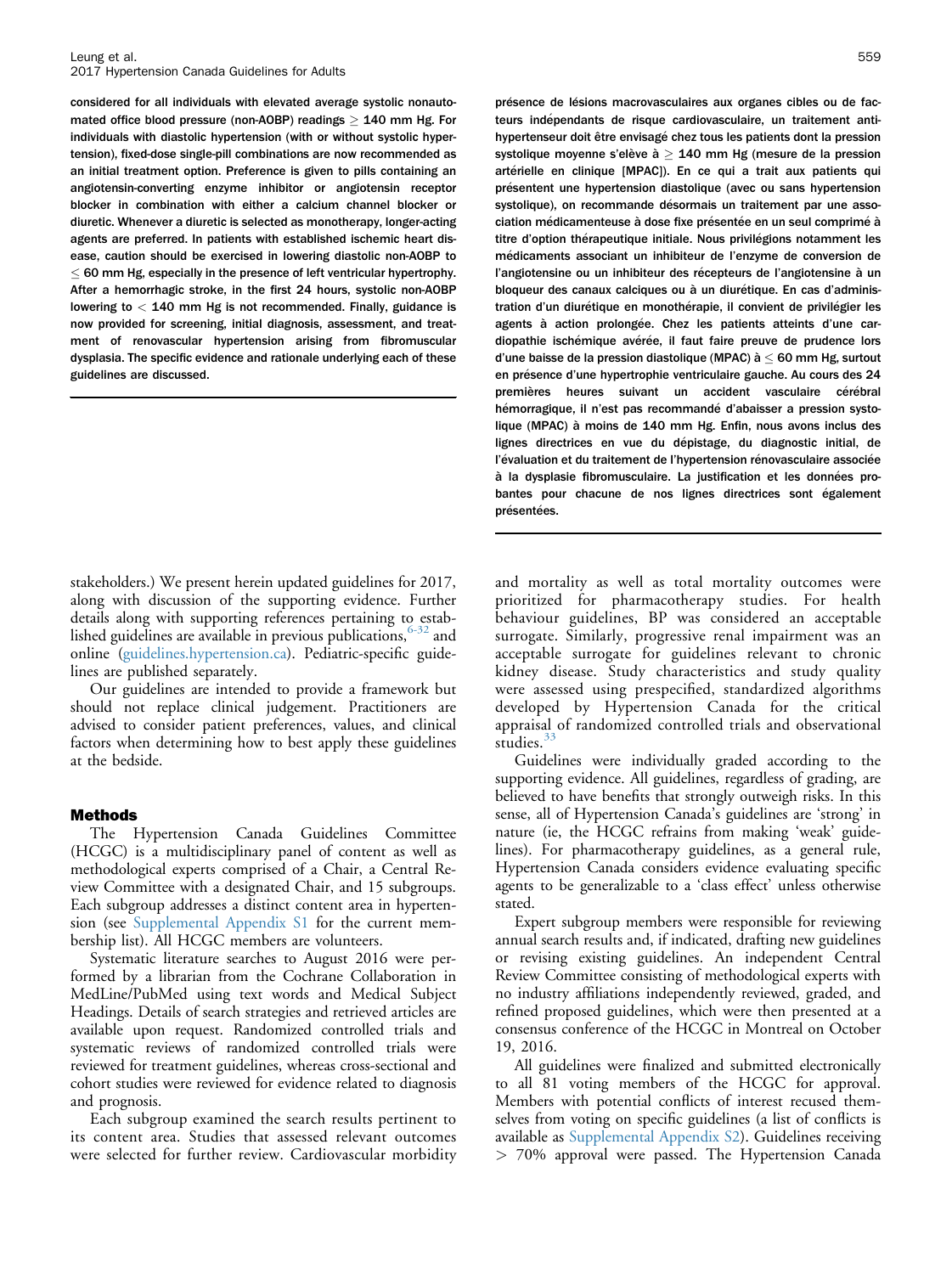Guidelines process is in accordance with the Appraisal of Guidelines for Research and Evaluation II (AGREE II) guidelines [\(guidelines.hypertension.ca/about/overview](http://guidelines.hypertension.ca/about/overview-process) $process$ ), $34$  and has been externally reviewed (Supplemental Table S1).

#### Hypertension Canada's 2017 Guidelines: Diagnosis and Assessment of Hypertension

#### I. Accurate measurement of BP

Background. There are no changes to these guidelines for 2017.

## Guidelines

- 1. Health care professionals who have been specifically trained to measure BP accurately should assess BP in all adult patients at all appropriate visits to determine cardiovascular risk and monitor antihypertensive treatment (Grade D).
- 2. Use of standardized measurement techniques and validated equipment for all methods (automated office BP [AOBP], non-AOBP, home BP monitoring, and ambulatory BP monitoring) is recommended (Grade D; see Supplemental Table S2; and sections III. Home BP Measurement; and IV. Ambulatory BP Measurement). Measurement using electronic (oscillometric) upper arm devices is preferred over auscultation (Grade C). (Unless specified otherwise, electronic [oscillometric] measurement should be used.)
- 3. Four approaches can be used to assess BP:
	- i. AOBP is the preferred method of performing in-office BP measurement (Grade D). When using AOBP (see Supplemental Table S2, section on Recommended Technique for Automated Office Blood Pressure [AOBP]), a displayed mean systolic BP (SBP)  $\geq$  135 mm Hg or diastolic BP (DBP)  $\geq 85$  mm Hg DBP is high (Grade D).
	- ii. When using non-AOBP, a mean  $SBP \ge 140$  mm Hg or  $DBP \geq 90$  mm Hg is high, and an SBP between 130 and 139 mm Hg and/or a DBP between 85 and 89 mm Hg is high-normal (Grade C).
	- iii. Using ambulatory BP monitoring (see Guidelines in section IV, Ambulatory BP Measurement), patients can be diagnosed as hypertensive if the mean awake SBP is  $\geq$  135 mm Hg or the DBP is  $\geq$  85 mm Hg or if the mean 24-hour SBP is  $\geq$  130 mm Hg or the DBP is  $\geq$ 80 mm Hg (Grade C).
	- iv. Using home BP monitoring (see *Guidelines* in section III, Home BP Measurement), patients can be diagnosed as hypertensive if the mean SBP is  $\geq 135$  mm  $Hg$  or the DBP is  $\geq 85$  mm Hg (Grade C). If the office BP measurement is high and the mean home BP is < 135/85 mm Hg, it is advisable to either repeat home monitoring to confirm the home BP is < 135/85 mm Hg or perform 24-hour ambulatory BP monitoring to confirm that the mean 24-hour ambulatory  $BP$  monitoring is  $< 130/80$  mm Hg

and the mean awake ambulatory BP monitoring is < 135/85 mm Hg before diagnosing white coat hypertension (Grade D).

## II. Criteria for diagnosis of hypertension and guidelines for follow-up

Background. There are no changes to these guidelines for 2017. A hypertension diagnostic algorithm is shown in [Figure 1](#page-6-0).

- 1. At the time of initial presentation, patients demonstrating features of a hypertensive urgency or emergency (Supplemental Table S3) should be diagnosed as hypertensive and require immediate management (Grade D). In all other patients, at least 2 more readings should be taken during the same visit. If using AOBP, the BP calculated and displayed by the device should be used. If using non-AOBP measurement, the first reading should be discarded and the latter readings averaged.
- 2. If the visit 1 office BP measurement is high-normal (thresholds outlined in section  $I$ , *Guideline*  $3$ ) annual follow-up is recommended (Grade C).
- 3. If the visit 1 mean AOBP or non-AOBP measurement is high (thresholds outlined in section I, Guideline 3), a history and physical examination should be performed and, if clinically indicated, diagnostic tests to search for target organ damage (Supplemental Table S4) and associated cardiovascular risk factors (Supplemental Table S5) should be arranged within 2 visits. Exogenous factors that can induce or aggravate hypertension should be assessed and removed if possible (Supplemental Table S6). Visit 2 should be scheduled within 1 month (Grade D).
- 4. If the visit 1 mean AOBP or non-AOBP SBP is  $\geq 180$ mm Hg and/or DBP is  $\geq 110$  mm Hg then hypertension is diagnosed (Grade D).
- 5. If the visit 1 mean AOBP SBP is 135-179 mm Hg and/or DBP is 85-109 mm Hg or the mean non-AOBP SBP is 140-179 mm Hg and/or DBP is 90-109 mm Hg, out-ofoffice BP measurements should be performed before visit 2 (Grade C).
	- i. Ambulatory BP monitoring is the recommended outof-office measurement method (Grade D). Patients can be diagnosed with hypertension according to the thresholds outlined in section I, Guideline 3.
	- ii. Home BP monitoring is recommended if ambulatory BP monitoring is not tolerated, not readily available, or because of patient preference (Grade D). Patients can be diagnosed with hypertension according to the thresholds outlined in section I, Guideline 3.
	- iii. If the out-of-office BP average is not elevated, white coat hypertension should be diagnosed and pharmacologic treatment should not be instituted (Grade C).
- 6. If the out-of-office measurement, although preferred, is not performed after visit 1, then patients can be diagnosed as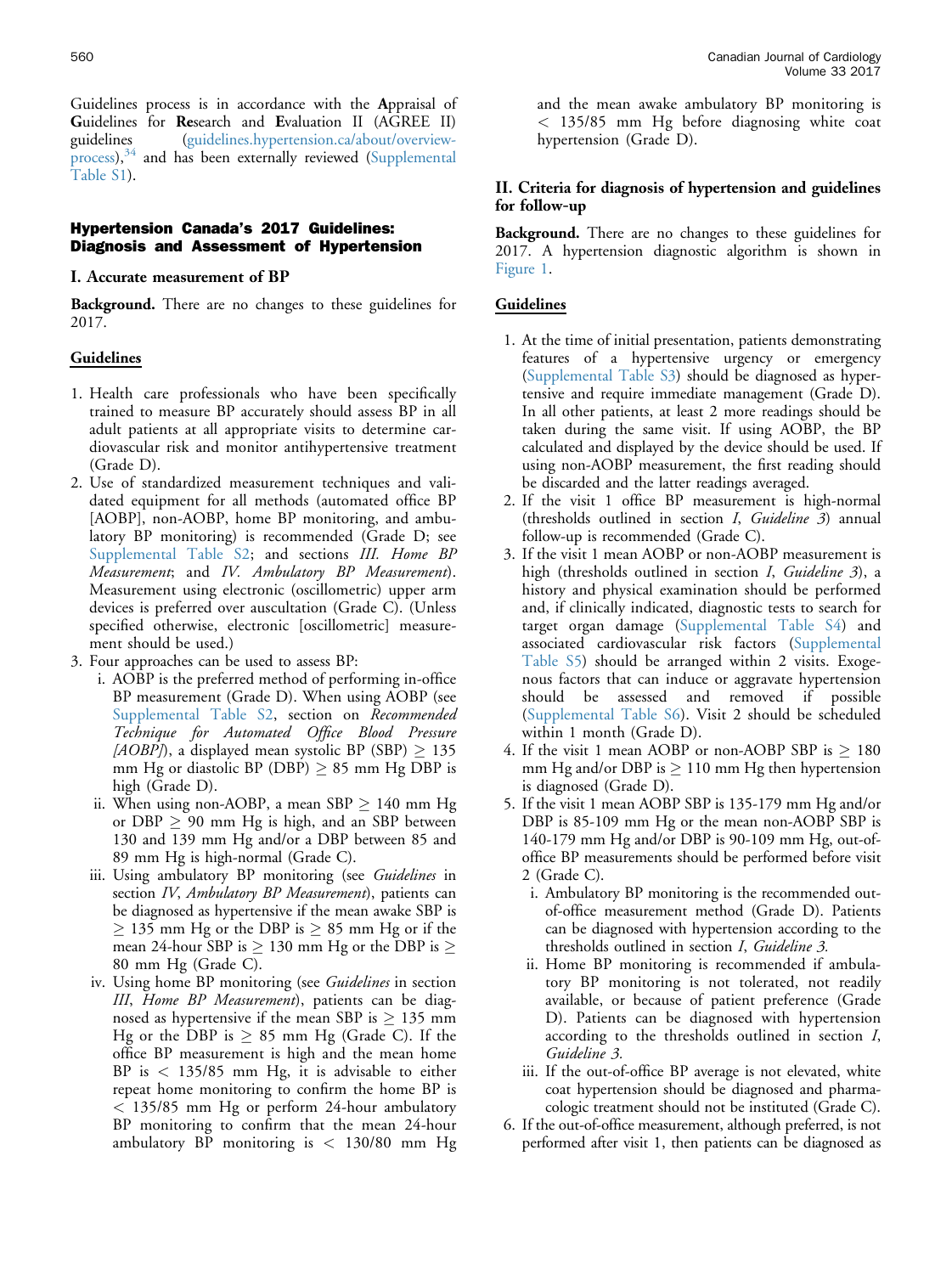hypertensive using serial office BP measurement visits if any of the following conditions are met:

- i. At visit 2, mean non-AOBP measurement (averaged across all visits) is  $\geq 140$  mm Hg SBP and/  $\text{or } \geq 90 \text{ mm Hg DBP in patients with macrovascular.}$ target organ damage, diabetes mellitus, or chronic kidney disease (glomerular filtration rate < 60 mL/  $min/1.73$  m<sup>2</sup>) (Grade D);
- ii. At visit 3, mean non-AOBP measurement (averaged across all visits) is  $\geq 160$  mm Hg systolic or  $\geq 100$ mm Hg diastolic;
- iii. At visit 4 or 5, mean non-AOBP measurement (averaged across all visits) is  $\geq 140$  mm Hg SBP or  $\geq$ 90 mm Hg DBP.
- 7. Investigations for secondary causes of hypertension should be initiated in patients with suggestive clinical and/or laboratory features (outlined in sections V, VII, and VIII; Grade D).
- 8. If at the last diagnostic visit the patient is not diagnosed as hypertensive and has no evidence of macrovascular target organ damage, the patient's BP should be assessed at yearly intervals (Grade D).
- 9. Hypertensive patients actively modifying their health behaviours should be followed up at 3- to 6-month intervals. Shorter intervals (every 1 or 2 months) are needed for patients with higher BP (Grade D).
- 10. Patients receiving antihypertensive drug treatment should be seen monthly or every 2 months, depending on the level of BP, until readings on 2 consecutive visits are below their target (Grade D). Shorter intervals between visits will be needed for symptomatic patients and for those with severe hypertension, intolerance to antihypertensive drugs, or target organ damage (Grade D). When the target BP has been reached, patients should be seen at 3- to 6-month intervals (Grade D).

# III. Home BP measurement

Background. There are no changes to these guidelines for 2017. A suggested protocol for home BP monitoring is presented in Supplemental Table S2.

#### Guidelines

- 1. Home BP monitoring can be used in the diagnosis of hypertension (Grade C).
- 2. The use of home BP monitoring on a regular basis should be considered for patients with hypertension, particularly those with:
	- i. Diabetes mellitus (Grade D);
	- ii. Chronic kidney disease (Grade C);
	- iii. Suspected nonadherence (Grade D);
	- iv. Demonstrated white coat effect (Grade C);
	- v. BP controlled in the office but not at home (masked hypertension; Grade C).
- 3. When white coat hypertension is suggested according to home BP monitoring, its presence should be confirmed by repeat home BP monitoring (*Guideline* 7, in this section) or

ambulatory BP monitoring before treatment decisions are made (Grade D).

- 4. Patients should be advised to purchase and use only home BP monitoring devices that are appropriate for the individual and have met standards of the Association for the Advancement of Medical Instrumentation, the most recent requirements of the British Hypertension Society protocol, or the International Protocol for validation of automated BP measuring devices. Patients should be encouraged to use devices with data recording capabilities or automatic data transmission to increase the reliability of reported home BP monitoring (Grade D).
- 5. Home SBP values  $\geq 135$  mm Hg or DBP values  $\geq 85$  mm Hg should be considered to be elevated and associated with an increased overall mortality risk (Grade C).
- 6. Health care professionals should ensure that patients who measure their BP at home have adequate training and, if necessary, repeat training in measuring their BP. Patients should be observed to determine that they measure BP correctly and should be given adequate information about interpreting these readings (Grade D).
- 7. Home BP monitoring for assessing white coat hypertension or sustained hypertension should be on the basis of duplicate measures, morning and evening, for an initial 7 day period. First-day home BP values should not be considered (Grade D).

# IV. Ambulatory BP measurement

**Background.** There are no changes to these guidelines for 2017. A suggested protocol for ambulatory BP monitoring is presented in Supplemental Table S2.

- 1. Ambulatory BP monitoring can be used in the diagnosis of hypertension (Grade C). Ambulatory BP monitoring should be considered when an office-induced increase in BP is suspected in treated patients with:
	- i. BP that is not below target despite receiving appropriate chronic antihypertensive therapy (Grade C);
	- ii. Symptoms suggestive of hypotension (Grade C);
	- iii. Fluctuating office BP readings (Grade D).
- 2. Ambulatory BP monitoring upper arm devices that have been validated independently using established protocols must be used (see [www.dableducational.org](http://www.dableducational.org)) (Grade D).
- 3. Therapy adjustment should be considered in patients with a mean 24-hour ambulatory BP monitoring SBP of  $\geq 130$ mm Hg and/or DBP of  $\geq 80$  mm Hg, or a mean awake SBP of  $\geq$  135 mm Hg and/or DBP of  $\geq$  85 mm Hg (Grade D).
- 4. The magnitude of changes in nocturnal BP should be taken into account in any decision to prescribe or withhold drug therapy on the basis of ambulatory BP monitoring (Grade C) because a decrease in nocturnal BP of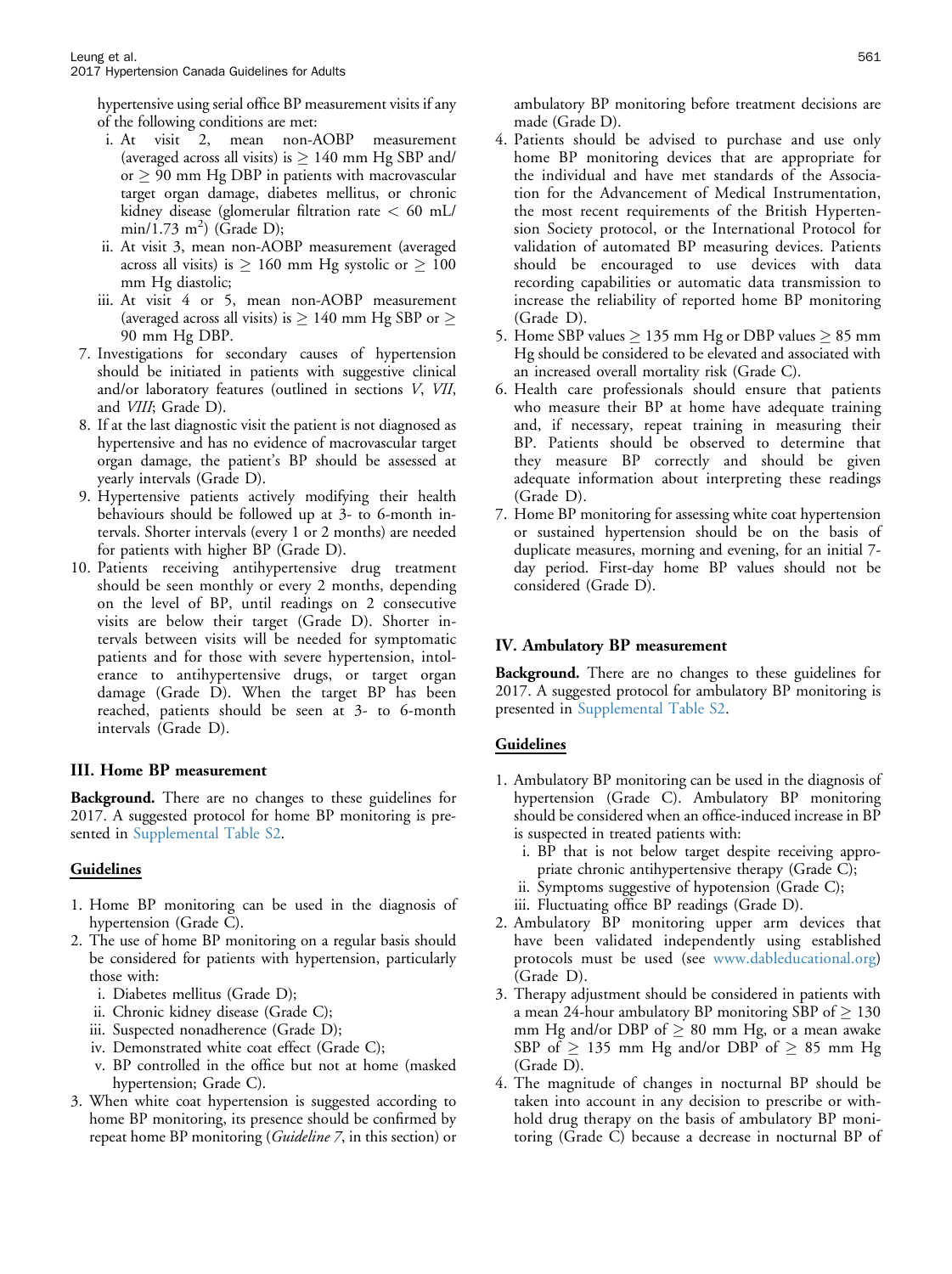< 10% is associated with increased risk of cardiovascular events.

### V. Routine and optional laboratory tests for the investigation of patients with hypertension

Background. There are no changes to these guidelines for 2017.

## **Guidelines**

- 1. Routine laboratory tests that should be performed for the investigation of all patients with hypertension include the following:
	- i. Urinalysis (Grade D);
	- ii. Blood chemistry (potassium, sodium, and creatinine; Grade D);
	- iii. Fasting blood glucose and/or glycated hemoglobin (A1c; Grade D);
	- iv. Serum total cholesterol, low-density lipoprotein, highdensity lipoprotein, non-high-density lipoprotein cholesterol, and triglycerides (Grade D); lipids may be drawn fasting or nonfasting (Grade C);
	- v. Standard 12-lead electrocardiography (Grade C).
- 2. Assess urinary albumin excretion in patients with diabetes (Grade D).
- 3. All treated hypertensive patients should be monitored according to the current Diabetes Canada guidelines for the new appearance of diabetes (Grade B).
- 4. During the maintenance phase of hypertension management, tests (including those for electrolytes, creatinine, and fasting lipids) should be repeated with a frequency reflecting the clinical situation (Grade D).

#### VI. Assessment of overall cardiovascular risk in hypertensive patients

Background. There are no changes to these guidelines for 2017. Examples of risk calculators include [www.](http://www.myhealthcheckup.com) [myhealthcheckup.com](http://www.myhealthcheckup.com) and [www.score-canada.ca](http://www.score-canada.ca).

#### Guidelines

- 1. Global cardiovascular risk should be assessed. Multifactorial risk assessment models can be used to predict more accurately an individual's global cardiovascular risk (Grade A) and to use antihypertensive therapy more efficiently (Grade D). In the absence of Canadian data to determine the accuracy of risk calculations, avoid using absolute levels of risk to support treatment decisions (Grade C).
- 2. Consider informing patients of their global risk to improve the effectiveness of risk factor modification (Grade B). Consider also using analogies that describe comparative risk such as "cardiovascular age," "vascular age," or "heart age" to inform patients of their risk status (Grade B).

#### VII. Assessment for renovascular hypertension

Background. Despite the lack of high-quality evidence, the HCGC deemed it important to provide guidance for the diagnosis of renal FMD. Affecting up to  $4\%$  of adults,  $35-40$ FMD is an idiopathic condition, characterized by segmental, nonatherosclerotic narrowing of small- and medium-sized arteries, which commonly affects renal blood flow.<sup>[41](#page-17-0)</sup> There is a marked female-to-male preponderance of 9:1, more often affecting younger women.<sup>[41,42](#page-17-0)</sup> It is estimated that more than half of individuals with FMD have renal artery stenosis, one-third have cervicocranial involvement, whereas few are affected at other sites.<sup>[39,43,44](#page-17-0)</sup> Hypertension is the most common manifestation, often requiring multiple drugs.[42](#page-17-0) Headache, tinnitus, dizziness, neck pain, and cer-vical/abdominal bruits might also be present.<sup>[42](#page-17-0)</sup> The diagnosis of FMD is on the basis of diagnostic imaging with catheter-based angiography being the 'gold standard.' Noninvasive imaging modalities include captopril renal scan, duplex ultrasound, computed tomographic angiography, and magnetic resonance angiography. Estimates of sensitivity and specificity vary widely and are generally derived from small studies.  $^{38,40,44-48}$  $^{38,40,44-48}$  $^{38,40,44-48}$  On the basis of a consensus of expert opinion, we recommend either computed tomographic angiography or magnetic resonance angiography as the initial diagnostic test. If renal FMD is confirmed, patients should be screened for cervicocephalic and intracranial involvement, because these sites are also commonly affected.<sup>[42](#page-17-0)</sup> Screening of other vascular sites should be guided by symptoms.

- 1. Patients who present with  $\geq 2$  of the following clinical clues, suggestive of renovascular hypertension, should be investigated (Grade D):
	- i. Sudden onset or worsening of hypertension and age > 55 or  $<$  30 years;
	- ii. Presence of an abdominal bruit;
	- iii. Hypertension resistant to  $\geq 3$  drugs;
	- iv. Increase in serum creatinine level  $\geq 30\%$  associated with use of an angiotensin-converting enzyme (ACE) inhibitor or angiotensin receptor blocker (ARB);
	- v. Other atherosclerotic vascular disease, particularly in patients who smoke or have dyslipidemia;
	- vi. Recurrent pulmonary edema associated with hypertensive surges.
- 2. When available, the following tests are recommended to aid in the usual screening for renal vascular disease: captopril-enhanced radioisotope renal scan, Doppler sonography, magnetic resonance angiography, and computed tomography angiography (for those with normal renal function; Grade B). Captopril-enhanced radioisotope renal scan is not recommended for those with chronic kidney disease (glomerular filtration rate  $<$  60 mL/min/1.73 m<sup>2</sup>; Grade D).
- 3. Patients with hypertension who present with at least 1 of the following clinical clues should be investigated for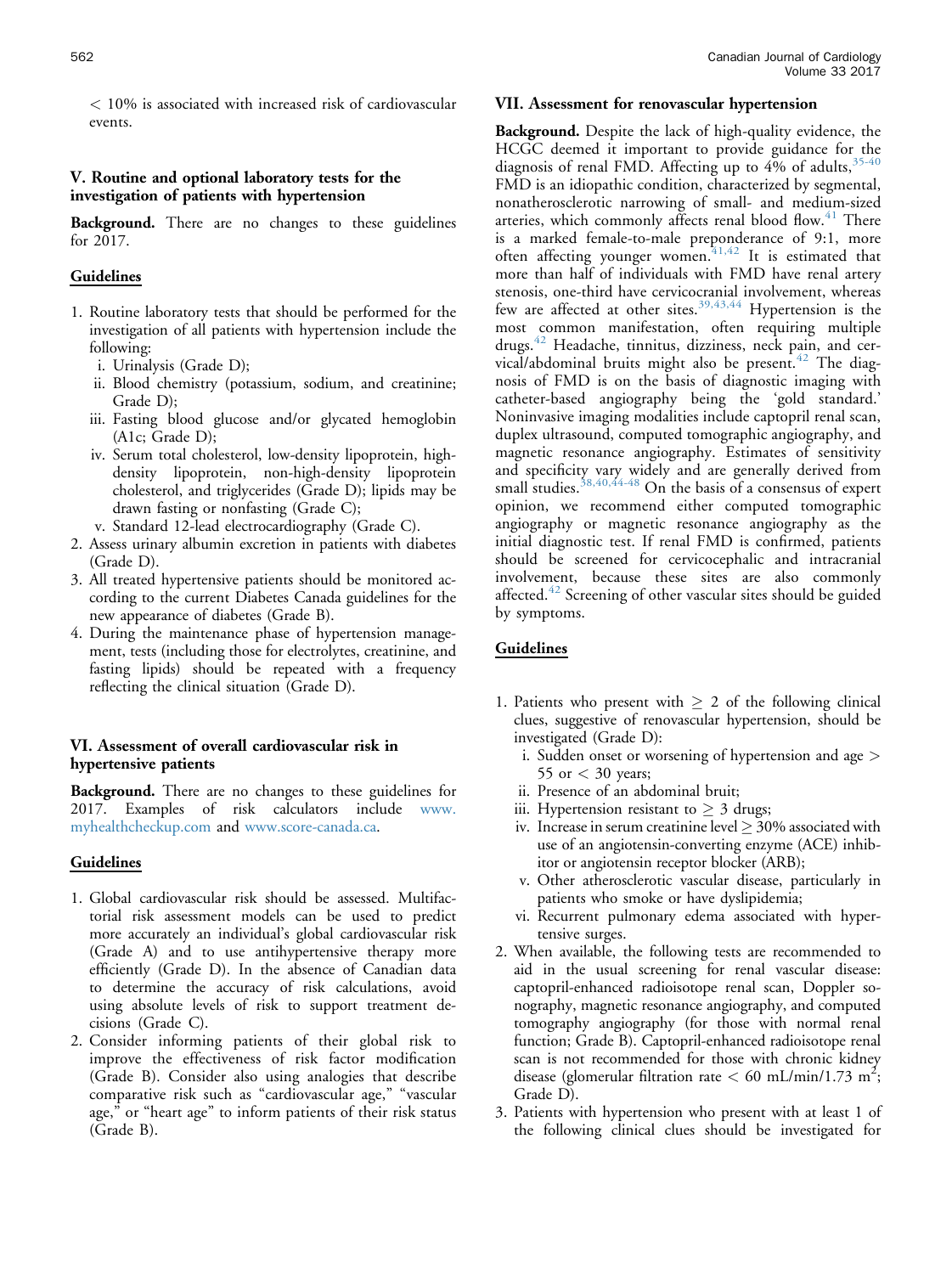<span id="page-6-0"></span>

Figure 1. Hypertension diagnostic algorithm. ABPM, ambulatory blood pressure measurement; AOBP, automated office blood pressure; BP, blood pressure. \*If AOBP is used, use the mean calculated and displayed by the device. If non-AOBP (see  $\bar{\ }$ ) is used, take at least 3 readings, discard the first, and calculate the mean of the remaining measurements. A history and physical exam should be performed and diagnostic tests ordered. <sup>†</sup>AOBP is performed with the patient unattended in a private area. Non-AOBP is performed using an electronic upper arm device with the provider in the room. <sup>‡</sup>Diagnostic thresholds for AOBP, ABPM, and home BP in patients with diabetes have yet to be established (and might be lower than 13080 mm Hg).  $^{\S}$ Serial office measurements over 3-5 visits can be used if ABPM or home measurement is not available.  $^{\S}$ For a home BP series, 2 readings are taken each morning and evening for 7 days (28 total). Discard the first day readings and average the last 6 days. <sup>¶</sup>Annual BP measurement is recommended to detect progression to hypertension.

fibromuscular dysplasia (FMD)-related renal artery stenosis (Grade D; new guideline):

- i. Age < 30 years, especially in nonobese women;
- ii. Hypertension resistant to  $\geq 3$  drugs;
- iii. Significant ( $> 1.5$  cm), unexplained asymmetry in kidney sizes;
- iv. Abdominal bruit without apparent atherosclerosis;
- v. FMD in another vascular territory;
- viii. Positive family history for FMD.
- 4. In patients with confirmed renal FMD (Grade D; new guideline):
	- i. Screening for cervicocephalic lesions and intracranial aneurysm is recommended;
	- ii. Screening for FMD in other vascular beds in the presence of suggestive symptoms is recommended.
- 5. The following tests are recommended to screen for renal FMD (both with similar sensitivity and specificity; Grade D; **new guideline**): magnetic resonance angiography and computed tomography angiography.

#### VIII. Assessment for endocrine hypertension

#### A. Hyperaldosteronism: screening and diagnosis

**Background.** There are no changes to these guidelines for 2017.

- 1. Screening for hyperaldosteronism should be considered in hypertensive patients with the following (Grade D):
	- i. Unexplained spontaneous hypokalemia ( $K^+ < 3.5$ Mmol/L) or marked diuretic-induced hypokalemia  $(K^+ < 3.0 \text{ Mmol/L});$
	- ii. Resistance to treatment with  $\geq 3$  drugs;
	- iii. An incidental adrenal adenoma.
- 2. Screening for hyperaldosteronism should include assessment of plasma aldosterone and plasma renin activity or plasma renin (Supplemental Table S7).
- 3. For patients with suspected hyperaldosteronism (on the basis of the screening test, Supplemental Table S7, item iii), a diagnosis of primary aldosteronism should be established by showing inappropriate autonomous hypersecretion of aldosterone using at least 1 of the manoeuvres listed in Supplemental Table S7, *item iv*. When the diagnosis is established, the abnormality should be localized using any of the tests described in Supplemental Table S7, item v.
- 4. In patients with primary aldosteronism and a definite adrenal mass who are eligible for surgery, adrenal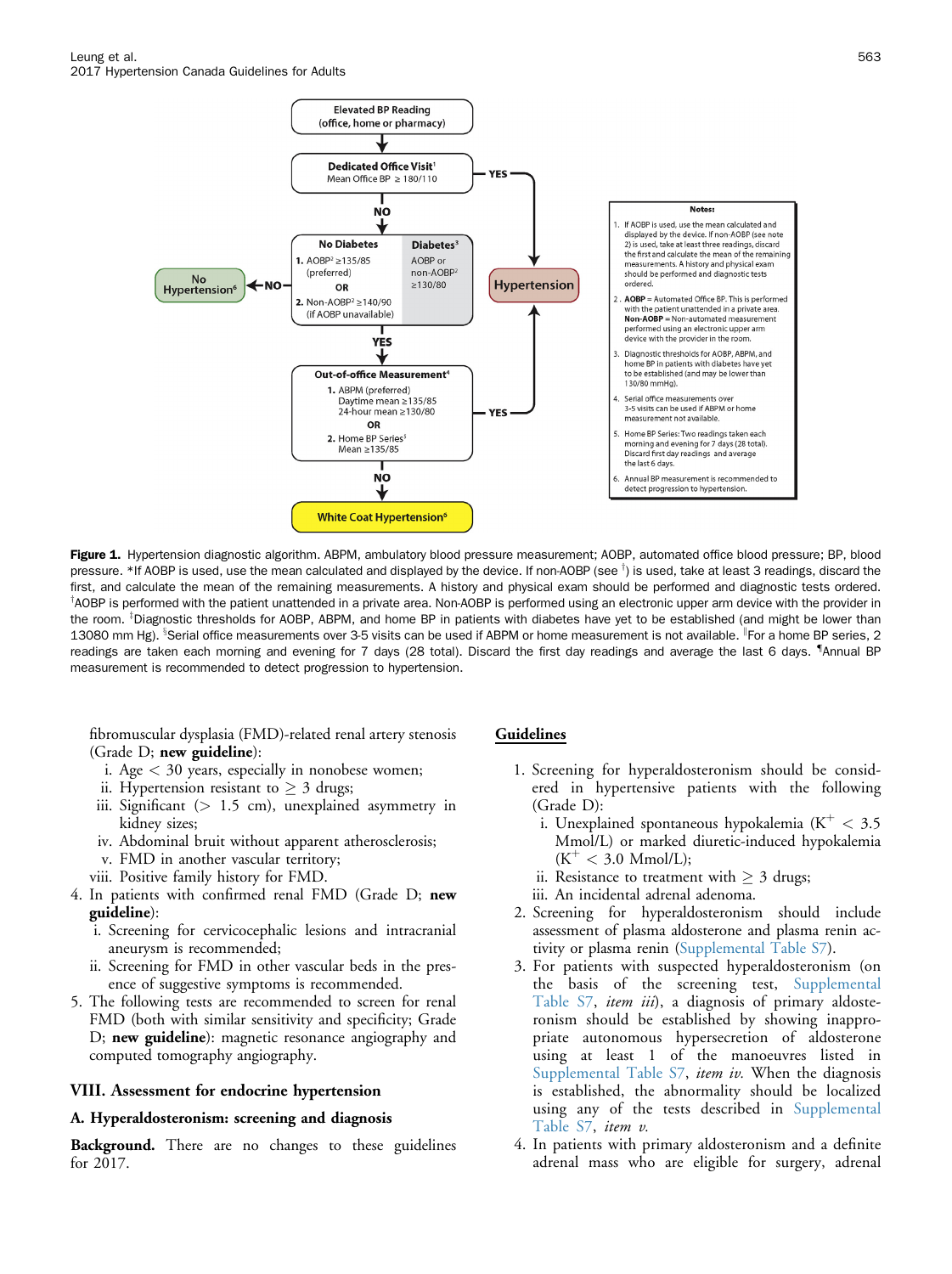venous sampling is recommended to assess for lateralization of aldosterone hypersecretion. Adrenal vein sampling should be performed exclusively by experienced teams working in specialized centres (Grade C).

## B. Pheochromocytoma and paraganglioma: screening and diagnosis

Background. There are no changes to these guidelines for 2017.

- 1. If pheochromocytoma or paraganglioma is strongly suspected, the patient should be referred to a specialized hypertension centre, particularly if biochemical screening tests (Supplemental Table S8) have already been found to be positive (Grade D).
- 2. The following patients should be considered for screening for pheochromocytoma or paraganglioma (Grade D):
	- i. Patients with paroxysmal, unexplained, labile, and/ or severe  $(BP \ge 180/110$  mm Hg) sustained hypertension refractory to usual antihypertensive therapy;
	- ii. Patients with hypertension and multiple symptoms suggestive of catecholamine excess (eg, headaches, palpitations, sweating, panic attacks, and pallor);
	- iii. Patients with hypertension triggered by  $\beta$ -blockers, monoamine oxidase inhibitors, micturition, changes in abdominal pressure, surgery, or anaesthesia;
	- iv. Patients with an incidentally discovered adrenal mass;
	- v. Patients with a predisposition to hereditary causes (eg, multiple endocrine neoplasia 2A or 2B, von Recklinghausen neurofibromatosis type 1, or Von Hippel-Lindau disease);
	- vi. For patients with positive biochemical screening tests, localization of pheochromocytomas or paragangliomas should use magnetic resonance imaging (preferable), computed tomography (if magnetic resonance imaging unavailable), and/or iodine I-131 meta-iodobenzylguanidine scintigraphy (Grade C for each modality).

# IX. Role of echocardiography

Background. There are no changes to these guidelines for 2017.

# Guidelines

- 1. Routine echocardiographic evaluation of all hypertensive patients is not recommended (Grade D).
- 2. An echocardiogram for assessment of left ventricular hypertrophy (LVH) is useful in selected cases to help define the future risk of cardiovascular events (Grade C).
- 3. Echocardiographic assessment of left ventricular mass, as well as of systolic and diastolic left ventricular function is recommended for hypertensive patients suspected to have

left ventricular dysfunction or coronary artery disease (CAD; Grade D).

4. Patients with hypertension and evidence of heart failure should have an objective assessment of left ventricular ejection fraction, either using echocardiogram or nuclear imaging (Grade D).

## Hypertension Canada's 2017 Guidelines: Prevention and Treatment of Hypertension

Please note, hereafter, all treatment thresholds and targets refer to non-AOBP measurements performed in-office (see Supplemental Table S2, section on Recommended Technique for Automated Office Blood Pressure [AOBP]), because most of the supporting evidence is derived from studies using this method of BP measurement. Please refer to the section on Hypertension Canada's 2017 Guidelines: Diagnosis and Assessment of Hypertension, section II, Criteria for Diagnosis of Hypertension and Guidelines for Follow-up, for corresponding values using other measurement methods. A summary of the potential factors that should be considered when selecting specific drug therapy for individualized treatment is presented in [Table 1](#page-8-0).

# I. Health behaviour management

Background. There are no changes to these guidelines for 2017.

# Guidelines

# A. Physical exercise

1. For nonhypertensive individuals (to reduce the possibility of becoming hypertensive) or for hypertensive patients (to reduce their BP), prescribe the accumulation of 30-60 minutes of moderate intensity dynamic exercise (eg, walking, jogging, cycling, or swimming) 4-7 days per week in addition to the routine activities of daily living (Grade D). Higher intensities of exercise are not more effective (Grade D). For nonhypertensive or stage 1 hypertensive individuals, the use of resistance or weight training exercise (such as free weight-lifting, fixed weightlifting, or handgrip exercise) does not adversely influence BP (Grade D).

# B. Weight reduction

- 1. Height, weight, and waist circumference should be measured and body mass index calculated for all adults (Grade D).
- 2. Maintenance of a healthy body weight (body mass index 18.5-24.9, and waist circumference < 102 cm for men and  $< 88$  cm for women) is recommended for nonhypertensive individuals to prevent hypertension (Grade C) and for hypertensive patients to reduce BP (Grade B). All overweight hypertensive individuals should be advised to lose weight (Grade B).
- 3. Weight loss strategies should use a multidisciplinary approach that includes dietary education, increased physical activity, and behavioural intervention (Grade B).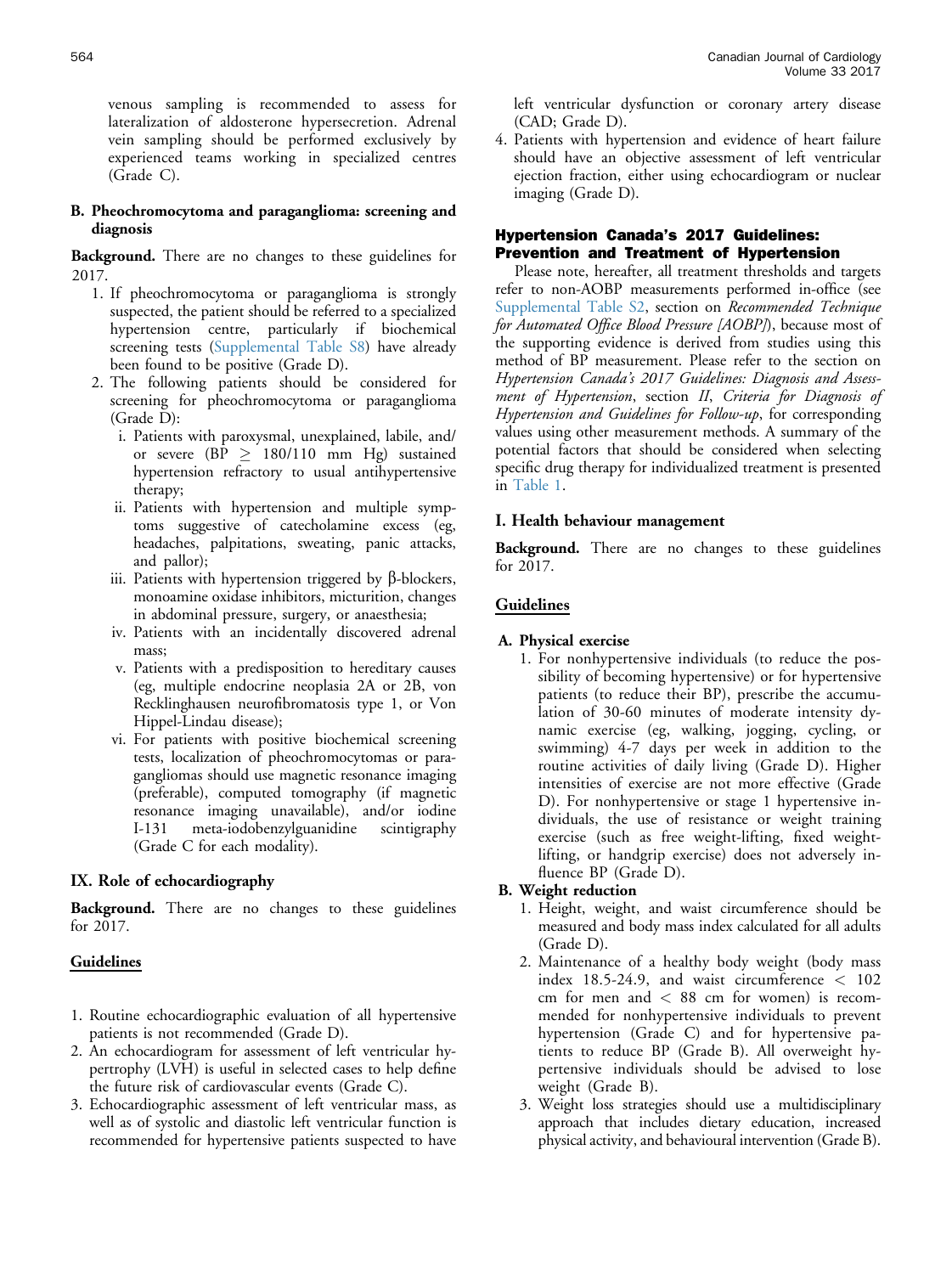# <span id="page-8-0"></span>Table 1. Considerations in the individualization of pharmacological therapy

|                                                                                                                                                            | Initial Therapy                                                                                                                                                                                                                                                                                                                                                               | Second-Line Therapy                                                                                                                                                                                                                                                                                                      | Notes and/or Cautions                                                                                                                                                                                                                                                                                                                                                                                             |
|------------------------------------------------------------------------------------------------------------------------------------------------------------|-------------------------------------------------------------------------------------------------------------------------------------------------------------------------------------------------------------------------------------------------------------------------------------------------------------------------------------------------------------------------------|--------------------------------------------------------------------------------------------------------------------------------------------------------------------------------------------------------------------------------------------------------------------------------------------------------------------------|-------------------------------------------------------------------------------------------------------------------------------------------------------------------------------------------------------------------------------------------------------------------------------------------------------------------------------------------------------------------------------------------------------------------|
| Hypertension without other compelling indications                                                                                                          |                                                                                                                                                                                                                                                                                                                                                                               |                                                                                                                                                                                                                                                                                                                          |                                                                                                                                                                                                                                                                                                                                                                                                                   |
| Diastolic hypertension with or<br>without systolic hypertension                                                                                            | monotherapy choices include<br>thiazide/thiazide-like diuretics (with<br>longer-acting diuretics preferred),<br>$\beta$ -blockers, ACE inhibitors, ARBs,<br>or long-acting CCB. Recommended<br>SPC choices include combinations<br>of an ACE inhibitor with CCB,<br>ARB with CCB, or ACE inhibitor/<br>ARB with a diuretic (consider ASA<br>and statins in selected patients) | Monotherapy or SPC. Recommended Further combination of first-line drugs Not recommended for monotherapy: α                                                                                                                                                                                                               | blockers, $\beta$ -blockers in those 60<br>years of age or older, ACE inhibitors<br>in black people. Hypokalemia<br>should be avoided in those<br>prescribed diuretics. ACE inhibitors,<br>ARBs and direct renin inhibitors are<br>potential teratogens, and caution is<br>required if prescribing to women<br>with child-bearing potential.<br>Combination of an ACE-inhibitor<br>with an ARB is not recommended |
| Isolated systolic hypertension<br>without other compelling<br>indications                                                                                  | Thiazide/thiazide-like diuretics, ARBs,<br>or long-acting dihydropyridine<br>CCBs                                                                                                                                                                                                                                                                                             | Combinations of first-line drugs                                                                                                                                                                                                                                                                                         | Same as diastolic hypertension with or<br>without systolic hypertension                                                                                                                                                                                                                                                                                                                                           |
| Diabetes mellitus<br>Diabetes mellitus with<br>microalbuminuria,* renal disease,<br>cardiovascular disease or<br>additional cardiovascular risk<br>factors | ACE inhibitors or ARBs                                                                                                                                                                                                                                                                                                                                                        | Combination of a dihydropyridine<br>CCB is preferred over a thiazide/<br>thiazide-like diuretic                                                                                                                                                                                                                          | A loop diuretic could be considered in<br>hypertensive chronic kidney disease<br>patients with extracellular fluid<br>volume overload                                                                                                                                                                                                                                                                             |
| Diabetes mellitus not included in<br>the above category                                                                                                    | ACE inhibitors, ARBs,<br>dihydropyridine CCBs, or thiazide/<br>thiazide-like diuretics                                                                                                                                                                                                                                                                                        | Combination of first-line drugs. If<br>combination with ACE inhibitor is<br>being considered, a dihydropyridine<br>CCB is preferable to a thiazide/<br>thiazide-like diuretic                                                                                                                                            | Normal urine micro-ACR $< 2.0$<br>mg/Mmol                                                                                                                                                                                                                                                                                                                                                                         |
| Cardiovascular disease<br>Coronary artery disease                                                                                                          | ACE inhibitors or ARBs; β-blockers or When combination therapy is being<br>CCBs for patients with stable angina                                                                                                                                                                                                                                                               | used for high-risk patients, an ACE<br>inhibitor/dihydropyridine CCB is<br>preferred                                                                                                                                                                                                                                     | Avoid short-acting nifedipine.<br>Combination of an ACE-inhibitor<br>with an ARB is specifically not<br>recommended. Exercise caution<br>when lowering systolic BP to target<br>if diastolic BP is $\leq 60$ mm Hg,                                                                                                                                                                                               |
| Recent myocardial infarction                                                                                                                               | B-Blockers and ACE inhibitors (ARBs Long-acting CCBs if $\beta$ -blocker<br>if ACE inhibitor-intolerant)                                                                                                                                                                                                                                                                      | contraindicated or not effective                                                                                                                                                                                                                                                                                         | especially in patients with LVH<br>Nondihydropyridine CCBs should not<br>be used with concomitant heart<br>failure                                                                                                                                                                                                                                                                                                |
| Heart failure                                                                                                                                              | ACE inhibitors (ARBs if ACE<br>inhibitor-intolerant) and $\beta$ -blockers.<br>Aldosterone antagonists<br>(mineralocorticoid receptor<br>antagonists) may be added for<br>hospitalization, acute myocardial<br>infarction, elevated BNP or NT-<br>proBNP level, or NYHA class II-IV<br>symptoms                                                                               | ACE inhibitor and ARB combined.<br>Hydralazine/isosorbide dinitrate<br>combination if ACE inhibitor and<br>ARB contraindicated or not<br>tolerated.<br>patients with a recent cardiovascular Thiazide/thiazide-like or loop diuretics<br>are recommended as additive<br>therapy. Dihydropyridine CCB can<br>also be used | Titrate doses of ACE inhibitors and<br>ARBs to those used in clinical trials.<br>Carefully monitor potassium and<br>renal function if combining any of<br>ACE inhibitor, ARB, and/or<br>aldosterone antagonist                                                                                                                                                                                                    |
| <b>LVH</b>                                                                                                                                                 | ACE inhibitor, ARB, long-acting<br>CCB, or thiazide/thiazide-like<br>diuretics                                                                                                                                                                                                                                                                                                | Combination of additional agents                                                                                                                                                                                                                                                                                         | Hydralazine and minoxidil should not<br>be used                                                                                                                                                                                                                                                                                                                                                                   |
| Past stroke or TIA                                                                                                                                         | ACE inhibitor and a thiazide/thiazide- Combination of additional agents<br>like diuretic combination                                                                                                                                                                                                                                                                          |                                                                                                                                                                                                                                                                                                                          | Treatment of hypertension should<br>not be routinely undertaken in<br>acute stroke unless extreme BP<br>elevation. Combination of an ACE<br>inhibitor with an ARB is not<br>recommended                                                                                                                                                                                                                           |
| Nondiabetic chronic kidney disease<br>Nondiabetic chronic kidney disease<br>with proteinuria <sup>t</sup>                                                  | ACE inhibitors (ARBs if ACE<br>inhibitor-intolerant) if there is<br>proteinuria. Diuretics as additive<br>therapy                                                                                                                                                                                                                                                             | Combinations of additional agents                                                                                                                                                                                                                                                                                        | Carefully monitor renal function and<br>potassium for those receiving an<br>ACE inhibitor or ARB.<br>Combinations of an ACE inhibitor<br>and ARB are not recommended in<br>patients without proteinuria                                                                                                                                                                                                           |

**Continued**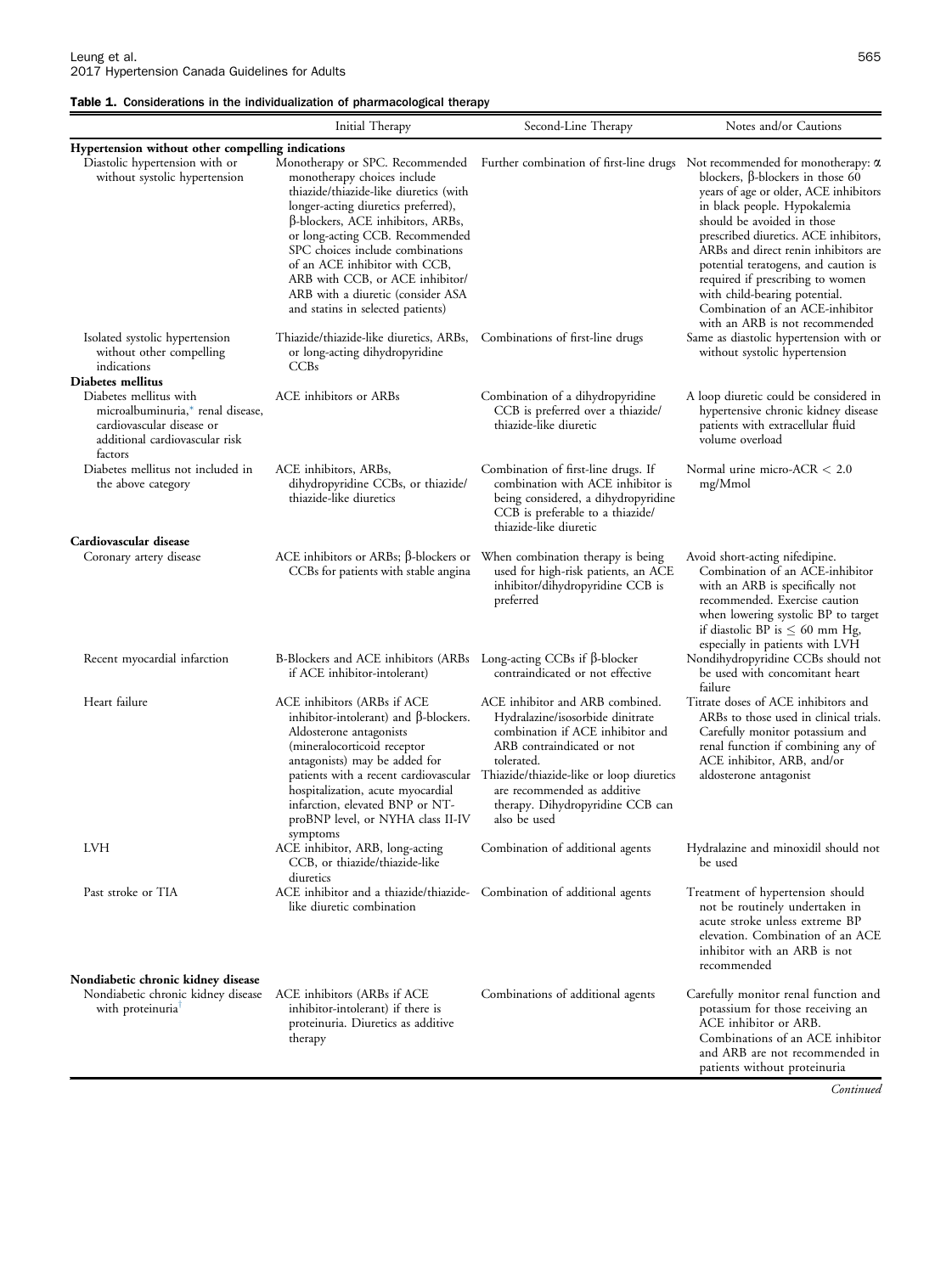Table 1. Continued.

|                                          | Initial Therapy                                                                                                                                                                                                                                          | Second-Line Therapy               | Notes and/or Cautions                                                                                                                                                                                                                                                               |
|------------------------------------------|----------------------------------------------------------------------------------------------------------------------------------------------------------------------------------------------------------------------------------------------------------|-----------------------------------|-------------------------------------------------------------------------------------------------------------------------------------------------------------------------------------------------------------------------------------------------------------------------------------|
| Renovascular disease<br>Other conditions | Does not affect initial treatment<br>recommendations. Atherosclerotic<br>renal artery stenosis should be<br>primarily managed medically,<br>whereas revascularization should be<br>considered for renal fibromuscular<br>dysplasia                       | Combinations of additional agents | Caution with ACE inhibitors or ARB if<br>bilateral renal artery stenosis or<br>unilateral disease with solitary<br>kidney. Renal artery angioplasty and<br>stenting could be considered for<br>patients with renal artery stenosis<br>and complicated, uncontrolled<br>hypertension |
| Peripheral arterial disease              | Does not affect initial treatment                                                                                                                                                                                                                        | Combinations of additional agents | Avoid $β$ -blockers with severe disease                                                                                                                                                                                                                                             |
|                                          | recommendations                                                                                                                                                                                                                                          |                                   |                                                                                                                                                                                                                                                                                     |
| Dyslipidemia                             | Does not affect initial treatment<br>recommendations                                                                                                                                                                                                     | Combinations of additional agents |                                                                                                                                                                                                                                                                                     |
| Overall vascular protection              | Statin therapy for patients with $>$ 3<br>cardiovascular risk factors or<br>atherosclerotic disease. Low-dose<br>ASA in patients aged 50 years or<br>older. Advise on smoking cessation<br>and use pharmacotherapy for<br>smoking cessation if indicated |                                   | Caution should be exercised with the<br>ASA recommendation if BP is not<br>controlled                                                                                                                                                                                               |

ACE, angiotensin-converting enzyme; ACR, albumin to creatinine ratio; ARB, angiotensin receptor blocker; ASA, acetylsalicylic acid; BNP, B-type natriuretic peptide; BP, blood pressure; CCB, calcium channel blocker; LVH, left ventricular hypertrophy; NT-proBNP, N-terminal pro-BNP; NYHA, New York Heart Association; SPC, single pill combination; TIA, transient ischemic attack.

\* Microalbuminuria is defined as persistent albumin to creatinine ratio > 2.0 mg/Mmol.

<sup>†</sup> Proteinuria is defined as urinary protein > 500 mg per 24 hours or ACR > 30 mg/Mmol in 2 of 3 specimens.

#### C. Alcohol consumption

1. To prevent hypertension and reduce BP in hypertensive adults, individuals should limit alcohol consumption to  $\leq 2$  drinks per day, and consumption should not exceed 14 standard drinks per week for men and 9 standard drinks per week for women (Grade B). (Note: One standard drink is considered to be the equivalent of 13.6 g or 17.2 mL of ethanol or approximately 44 mL [1.5 oz] of 80 proof [40%] spirits, 355 mL [12 oz] of 5% beer, or 148 mL [5 oz] of 12% wine.)

#### D. Diet

1. It is recommended that hypertensive patients and normotensive individuals at increased risk of developing hypertension consume a diet that emphasizes fruits, vegetables, low-fat dairy products, whole grain foods rich in dietary fibre, and protein from plant sources that is reduced in saturated fat and cholesterol (Dietary Approaches to Stop Hyperten-sion [DASH] diet;<sup>[49-52](#page-17-0)</sup> Supplemental Table S9) (Grade B).

#### E. Sodium intake

1. To prevent hypertension and reduce BP in hypertensive adults, consider reducing sodium intake toward 2000 mg (5 g of salt or 87 mmol of sodium) per day (Grade A).

#### F. Calcium and magnesium intake

1. Supplementation of calcium and magnesium is not recommended for the prevention or treatment of hypertension (Grade B).

#### G. Potassium intake

1. For patients not at risk of hyperkalemia (see [Table 2\)](#page-10-0), increase dietary potassium intake to reduce BP (Grade A).

#### H. Stress management

1. In hypertensive patients in whom stress might be contributing to high BP, stress management should be considered as an intervention (Grade D). Individualized cognitive-behavioural interventions are more likely to be effective when relaxation techniques are used (Grade B).

## II. Indications for drug therapy for adults with hypertension without compelling indications for specific agents

Background. Age and frailty distinctions have been removed from our guidelines for the treatment of uncomplicated hypertension. This revision is on the basis of evidence that suggests that older individuals with hypertension benefit from BP reduction irrespective of baseline frailty.<sup>[53,54](#page-17-0)</sup> In those with a baseline SBP of 140-160 mm Hg, treatment reduces the rate of major adverse cardiovascular events, myocardial infarction, stroke, and mortality, but might also increase the risk of renal dysfunction.[53-56](#page-17-0) Caution should be exercised in elderly patients with orthostasis.

In a *post hoc* analysis of the **Hy** pertension in the Very Elderly Trial (HYVET), investigators examined the association between frailty and treatment outcomes in 2656 individuals, aged 80 years and older, and with a baseline SBP  $\geq$  160 mm Hg.<sup>[53](#page-17-0)</sup> The benefits of BP reduction were similar irrespective of frailty for the outcomes of stroke, cardiovascular events, and mortality (P for interaction  $= 0.52, 0.73$ , and 0.61, respectively). Similarly, a prespecified subgroup analysis of 2636 adults 75 years of age and older without history of diabetes, stroke, or baseline orthostasis from the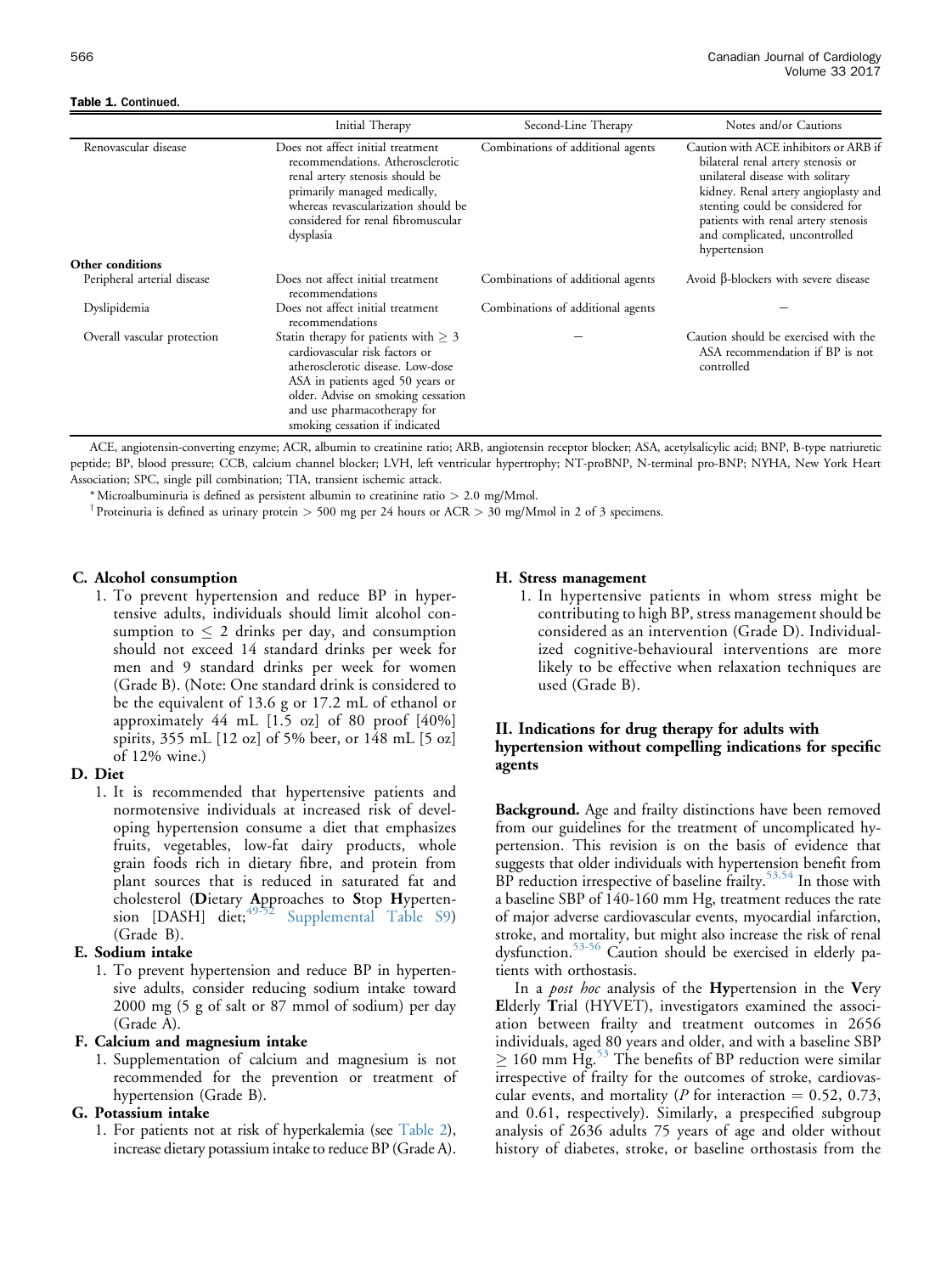#### <span id="page-10-0"></span>Table 2. Risk factors for hyperkalemia

Before advising an increase in potassium intake, the following types of patients, who are at high risk of developing hyperkalemia, should be assessed for suitability, and monitored closely:

- Patients receiving renin-angiotensin-aldosterone inhibitors
- Patients receiving other drugs that can cause hyperkalemia (eg, trimethoprim and sulfamethoxazole, amiloride, triamterene)
- Chronic kidney disease (glomerular filtration rate  $< 60 \text{ mL/min}/1.73 \text{m}^2$ )
- Baseline serum potassium > 4.5 Mmol/L

Systolic Blood Pressure Intervention Trial (SPRINT) showed that intensive treatment (SBP target < 120 mm Hg) compared with standard treatment (< 140 mm Hg) resulted in a significant reduction in major adverse cardiovascular events (hazard ratio [HR], 0.66; 95% confidence interval [CI], 0.51-0.85) and mortality (HR, 0.67; 95% CI, 0.49- 0.91) over 3.14 years with no detectable difference in outcome benefit with intensive treatment when examined according to baseline frailty. $^{54,55}$  $^{54,55}$  $^{54,55}$  Rates of serious adverse events were not statistically different when examined according to frailty. However, there was a significant increase in renal dysfunction with intensive treatment for those without preexisting kidney disease (HR, 3.14; 95% CI, 1.66-6.37). Individuals with limited life expectancy (ie,  $< 1$ ) year or  $\lt$  3 years, respectively), dementia, or those needing institutionalized care were ineligible for HYVET or SPRINT.<sup>[53,54](#page-17-0)</sup> Altogether, these findings are consistent with those from a large meta-analysis of 19 randomized controlled trials ( $n = 44,989$ ) showing that intensive BP reduction is just as beneficial for the reduction of major cardiovascular events in older adults (62 years of age and older) as it is in those who are younger. $56$ 

#### Guidelines

- 1. Antihypertensive therapy should be prescribed for average DBP measurements of  $\geq 100$  mm Hg (Grade A) or average SBP measurements of  $\geq 160$  mm Hg (Grade A) in patients without macrovascular target organ damage or other cardiovascular risk factors.
- 2. Antihypertensive therapy should be strongly considered for average DPB readings  $\geq 90$  mm Hg (Grade A) or for average SBP readings  $\geq 140$  mm Hg (Grade B for 140-160 mm Hg; Grade A for > 160 mm Hg; revised guideline) in the presence of macrovascular target organ damage or other independent cardiovascular risk factors.

#### III. Choice of therapy for adults with hypertension without compelling indications for specific agents

#### A. Indications for drug therapy for adults with diastolic and with or without systolic hypertension

Background. This year, we introduce a number of new and revised guidelines for the initial treatment of hypertension. Although thiazide as well as thiazide-like diuretics remain initial treatment options, preference is now given to the longer-acting, thiazide-like diuretics (eg, chlorthalidone and indapamide). A meta-analysis of 21 randomized controlled

trials showed that the use of thiazide-like diuretics resulted in an additional 12% risk reduction for cardiovascular events  $(P = 0.049)$  and 21% risk reduction in heart failure (P = 0.023) compared with thiazide diuretics, after adjusting for differences in BP reduction.<sup>[57](#page-18-0)</sup> Compared with placebo, only thiazide-like diuretics reduced the risk of coronary events and all-cause mortality. In another meta-analysis of 14 randomized controlled trials, the use of indapamide or chlorthalidone resulted in greater SBP reduction compared with hydrochlorothiazide  $(-5.1 \text{ mm Hg}; 95\% \text{ CI}, -8.7 \text{ to } -1.6$ mm Hg; and  $-3.6$  mm Hg; 95% CI,  $-7.3$  to 0.0 mm Hg, respectively) without any detectable difference in adverse effects.<sup>[58](#page-18-0)</sup> Consistent with these findings, a 12-week doubleblind randomized controlled trial of 54 patients showed a greater reduction in mean 24-hour BP compared with baseline with chlorthalidone and extended-release hydrochlorothiazide, but not with conventional, short-acting hy-drochlorothiazide.<sup>[59](#page-18-0)</sup> Collectively, evidence supports the use of longer-acting diuretics for reducing cardiovascular events and BP.

We recommend SPCs as an initial treatment option, on the basis of a global body of evidence, showing their effec-tiveness in reducing cardiovascular events, <sup>[60,61](#page-18-0)</sup> improving BP control,  $60-64$  promoting adherence,  $65,66$  and reducing medication side effects.<sup>[67](#page-18-0)</sup> The therapeutic efficacy of combination therapy is well established. A meta-analysis of 42 randomized trials testing the combined use of 2 drugs of different classes compared with doubling the dose of 1 drug showed a 5-fold greater reduction in BP with combination treatment compared with increasing the dose of 1 drug alone.<sup>[68](#page-18-0)</sup> Further supporting evidence is derived from the Simplified Treatment Intervention to Control Hypertension (STITCH) study, a cluster randomized trial of 45 family practices in Ontario.<sup>[62](#page-18-0)</sup> A total of 2111 patients with uncontrolled hypertension were assigned to initial fixed-dose combination therapy with an ACE inhibitor or ARB and diuretic vs monotherapy with uptitration as appropriate. After 6 months, there was a larger reduction in BP  $(-5.2/$ 2.2 mm Hg) and greater proportion of target BP control (64.7% vs 52.7%;  $\dot{P} = 0.03$ ) in those who received initial fixed-dose combination therapy compared with a single agent. Consistent with these findings, observational data also suggest that initial combination treatment compared with monotherapy is associated with a lower likelihood of developing a cardiovascular event, shorter median time to achieve target BP control, and less health care utiliza-tion.<sup>[60,61](#page-18-0)</sup> Moreover, fixed-dose antihypertensive combinations (ie, SPCs) are reasonable as first-line treatment because most patients require 2 or even 3 antihypertensive agents to reach target BP control in practice.<sup>[55,69-73](#page-18-0)</sup>

When an SPC is selected, the combination of an ACE inhibitor with a CCB, ARB with a CCB, or ACE inhibitor or ARB with a diuretic is recommended. The most compelling evidence comes from the Avoiding Cardiovascular Events through Combination Therapy in Patients Living with Systolic Hypertension (ACCOMPLISH) trial, which randomized 11,506 adults at high risk for cardiovascular disease to either a combination of benazepril with amlodipine or benazepril with hydrochlorothiazide.<sup>[63](#page-18-0)</sup> A reduction in the composite of cardiovascular death and major adverse cardiovascular events was noted with benazepril with amlodipine vs benazepril with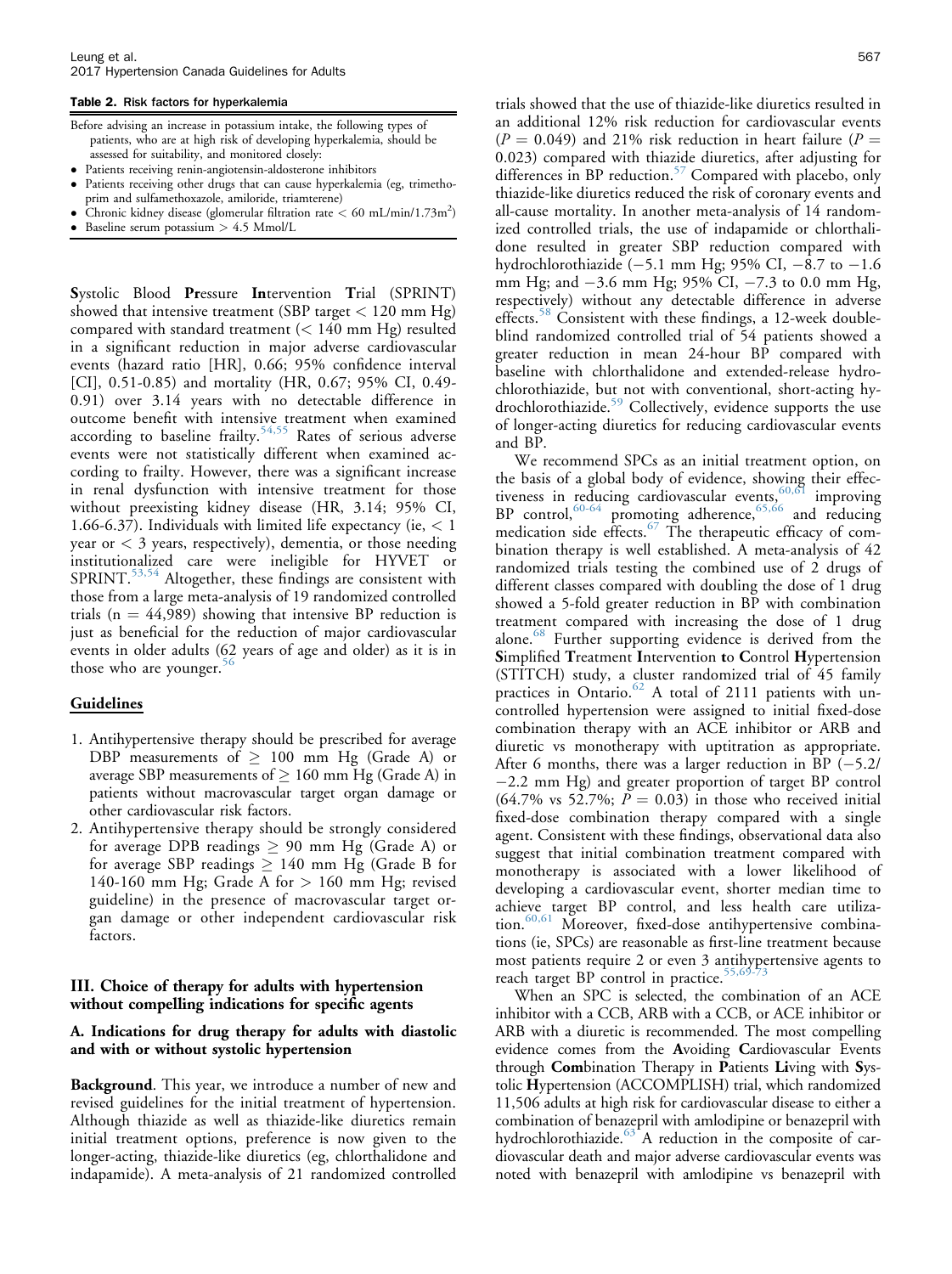hydrochlorothiazide (HR, 0.80; 95% CI, 0.72-0.90). More recently, the Heart Outcomes Prevention Evaluation (HOPE)-3 trial evaluated 12,705 individuals at intermediate risk of cardiovascular disease and randomized them to receive a fixed-dose combination of candesartan and hydrochloro-thiazide or placebo.<sup>[64](#page-18-0)</sup> Although there were no significant differences in outcomes overall, there appeared to be benefit favouring fixed-dose combination therapy in the subgroup of patients with hypertension. For individuals with a baseline  $SBP > 143.5$  mm Hg, treatment with candesartan and hydrochlorothiazide vs placebo reduced the risk of the first coprimary outcome (a composite of cardiovascular death, nonfatal myocardial infarction, or nonfatal stroke; HR, 0.73; 95% CI, 0.56-0.94) and second coprimary outcome (a composite of the first coprimary outcome, plus resuscitated cardiac arrest, heart failure, or revascularization; HR, 0.76; 95% CI, 0.60-0.96). Finally, as discussed previously, STITCH provided additional supporting evidence for the use of an ACE inhibitor with a diuretic or an ARB with a diuretic as initial therapy. $62$ 

# Guidelines

- 1. Initial therapy should be with either monotherapy or single pill combination (SPC).
	- i. Recommended monotherapy choices are:
		- a. A thiazide/thiazide-like diuretic (Grade A), with longer-acting diuretics preferred (Grade B; new guideline);
		- b. A  $\beta$ -blocker (in patients younger than 60 years; Grade B);
		- c. An ACE inhibitor (in nonblack patients; Grade B);
		- d. An ARB (Grade B); or
		- e. A long-acting calcium channel blocker (CCB; Grade B).
	- ii. Recommended SPC choices are those in which an ACE inhibitor is combined with a CCB (Grade A; new guideline), ARB with a CCB (Grade B; new guideline), or ACE inhibitor or ARB with a diuretic (Grade B; new guideline).
	- iii. Hypokalemia should be avoided in patients treated with thiazide/thiazide-like diuretic monotherapy (Grade C).
- 2. Additional antihypertensive drugs should be used if target BP levels are not achieved with standard-dose monotherapy (Grade B). Add-on drugs should be chosen from first-line choices. Useful choices include a thiazide/thiazide-like diuretic or CCB with either: ACE inhibitor, ARB, or  $\beta$ -blocker (Grade B for the combination of thiazide/thiazide-like diuretic and a dihydropyridine CCB; Grade C for the combination of dihydropyridine CCB and ACE inhibitor; and Grade D for all other combinations). Caution should be exercised in combining a nondihydropyridine CCB and a  $\beta$ -blocker (Grade D). The combination of an ACE inhibitor and an ARB is not recommended (Grade A).
- 3. If BP is still not controlled with a combination of 2 or more first-line agents, or there are adverse effects, other antihypertensive drugs may be added (Grade D).
- 4. Possible reasons for poor response to therapy (Supplemental Table S10) should be considered (Grade D).
- 5. a-Blockers are not recommended as first-line agents for uncomplicated hypertension (Grade A);  $\beta$ -blockers are not recommended as first-line therapy for uncomplicated hypertension in patients 60 years of age or older (Grade A); and ACE inhibitors are not recommended as first-line therapy for uncomplicated hypertension in black patients (Grade A). However, these agents may be used in patients with certain comorbid conditions or in combination therapy.

# B. Guidelines for individuals with isolated systolic hypertension

Background. There are no changes to these guidelines for 2017.

## Guidelines

- 1. Initial therapy should be single-agent therapy with a thiazide/thiazide-like diuretic (Grade A), a long-acting dihydropyridine CCB (Grade A), or an ARB (Grade B). If there are adverse effects, another drug from this group should be substituted. Hypokalemia should be avoided in patients treated with thiazide/thiazide-like diuretic monotherapy (Grade C).
- 2. Additional antihypertensive drugs should be used if target BP levels are not achieved with standard-dose monotherapy (Grade B). Add-on drugs should be chosen from first-line options (Grade D).
- 3. If BP is still not controlled with a combination of  $\geq 2$ first-line agents, or there are adverse effects, other classes of drugs (such as  $\alpha$ -blockers, ACE inhibitors, centrally acting agents, or nondihydropyridine CCBs) may be combined or substituted (Grade D).
- 4. Possible reasons for poor response to therapy (Supplemental Table S10) should be considered (Grade D).
- 5. a-Blockers are not recommended as first-line agents for uncomplicated isolated systolic hypertension (Grade A); and  $\beta$ -blockers are not recommended as first-line therapy for isolated systolic hypertension in patients aged 60 years or older (Grade A). However, both agents may be used in patients with certain comorbid conditions or in combination therapy.

## IV. Global vascular protection therapy for adults with hypertension without compelling indications for specific agents

Background. There are no changes to these guidelines for 2017.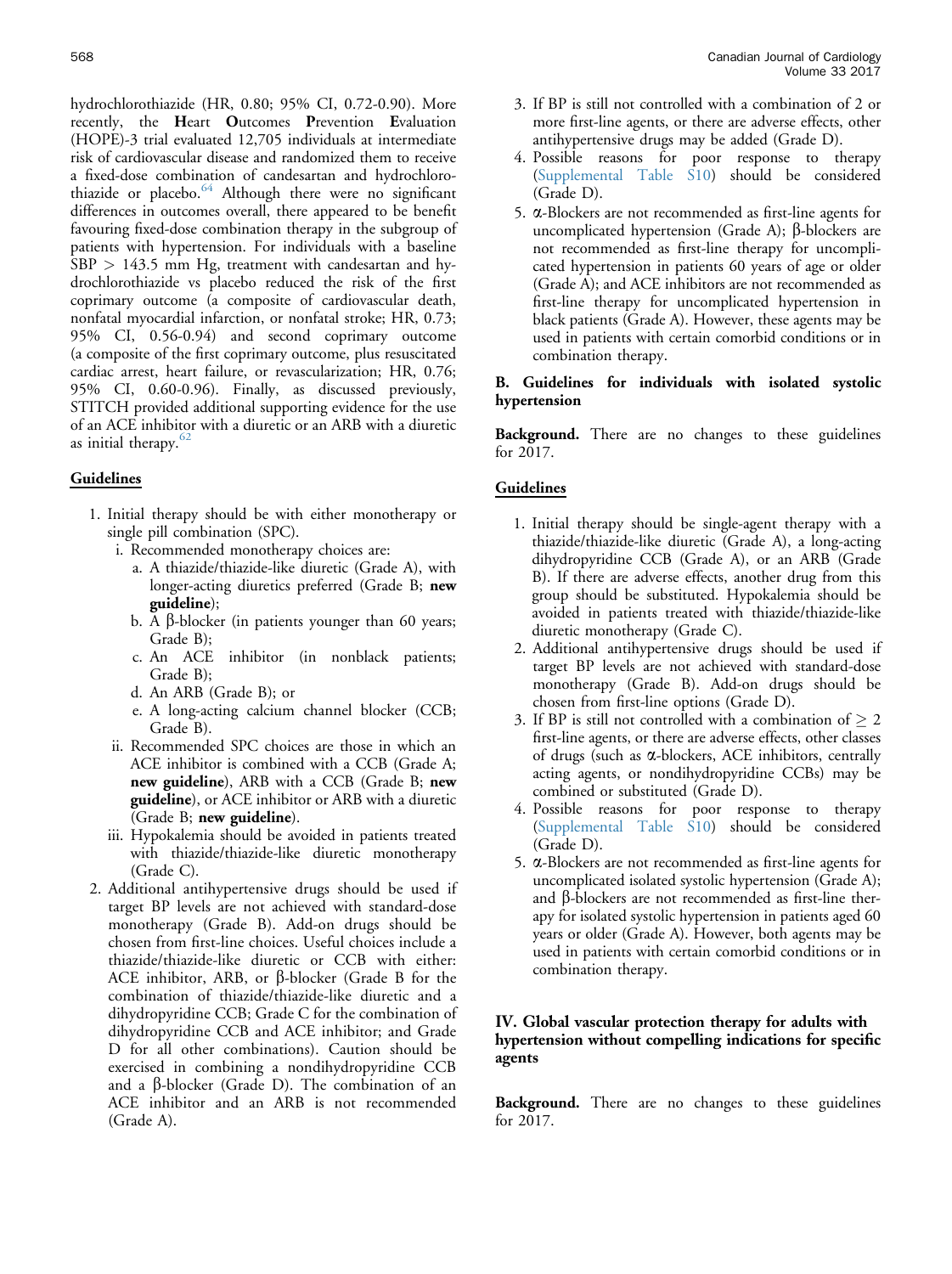## Guidelines

- 1. Statin therapy is recommended in hypertensive patients with  $\geq$  3 cardiovascular risk factors as defined in Supplemental Table S11 (Grade A in patients older than 40 years) or with established atherosclerotic disease (Grade A regardless of age).
- 2. Consideration should be given to the combination of lowdose acetylsalicylic acid therapy in hypertensive patients 50 years of age or older (Grade B). Caution should be exercised if BP is not controlled (Grade C).
- 3. Tobacco use status of all patients should be updated on a regular basis and health care providers should clearly advise patients to quit smoking (Grade C).
- 4. Advice in combination with pharmacotherapy (eg, varenicline, bupropion, nicotine replacement therapy) should be offered to all smokers with a goal of smoking cessation (Grade C).
- 5. For high-risk patients (Table 3),  $^{74}$  $^{74}$  $^{74}$  aged 50 years or older, with SBP levels  $\geq 130$  mm Hg, intensive management to target a SBP of  $\leq 120$  mm Hg should be considered. Intensive management should be guided by AOBP measurements (see Hypertension Canada's 2017 Guidelines: Diagnosis and Assessment of Hypertension, section I. Accurate Measurement of BP, and Supplemental Table S2, section on Recommended Technique for Automated Office Blood Pressure [AOBP]). Patient selection for intensive management is recommended and caution should be taken in certain high-risk groups (Table 4; Grade B).

#### V. Goals of therapy for adults with hypertension without compelling indications for specific agents

Background. Consistent with the changes made to section II. Indications for Drug Therapy for Adults With Hypertension Without Compelling Indications for Specific Agents, we have removed the previous guideline for different BP goals for the elderly. Evidence suggests that older patients with hypertension similarly benefit from intensive BP reduction as younger adults.<sup>[53-56](#page-17-0)</sup>

#### Table 3. Clinical indications defining high-risk patients as candidates for intensive management

Chronic kidney disease (nondiabetic nephropathy, proteinuria  $\langle 1 \text{ g/d},$ estimated glomerular filtration rate 20-59 mL/min/1.73m<sup>2\*</sup>)

or <sup>†</sup>Estimated 10-year global cardiovascular risk  $\geq 15\%$ 

or Age 75 years or older

or

Patients with  $\geq 1$  clinical indication should consent to intensive management

<sup>†</sup> Framingham Risk Score.<sup>74</sup>

#### Table 4. Generalizability of intensive blood pressure-lowering: cautions and contraindications

| Limited or no evidence                                                    |  |  |
|---------------------------------------------------------------------------|--|--|
| Heart failure (ejection fraction $<$ 35%) or recent myocardial infarction |  |  |
| (within past 3 months)                                                    |  |  |
| Indication for, but not currently receiving, a $\beta$ -blocker           |  |  |
| Institutionalized elderly patient                                         |  |  |
| Inconclusive evidence                                                     |  |  |
| Diabetes mellitus                                                         |  |  |
| Previous stroke                                                           |  |  |
| eGFR $< 20$ mL/min/1.73 m <sup>2</sup>                                    |  |  |
| Contraindications                                                         |  |  |
| Patient unwilling or unable to adhere to multiple medications             |  |  |
| Standing $SBP < 110$ mm Hg                                                |  |  |
| Inability to measure SBP accurately                                       |  |  |
| Known secondary cause(s) of hypertension                                  |  |  |
|                                                                           |  |  |

eGFR, estimated glomerular filtration rate; SBP, systolic blood pressure.

## Guidelines

1. The SBP treatment goal is a pressure level of  $< 140$  mm Hg (Grade C). The DBP treatment goal is a pressure level of  $<$  90 mm Hg (Grade A).

## VI. Treatment of hypertension in association with ischemic heart disease

#### A. Guidelines for hypertensive patients with CAD

**Background.** Post hoc analyses of several large clinical trials in patients with CAD suggest the possible existence of a J-curve, whereby reducing BP below a specific nadir might be asso-ciated with an increased risk of coronary events.<sup>[30,75-77](#page-17-0)</sup> This might be of greatest concern in individuals with LVH because of increased myocardial demand and decreased coronary perfusion during diastole.

In a retrospective cohort of 92 patients with CAD, there was reduced coronary blood flow with increasing left ventricular mass, even after adjustment.<sup>[78](#page-18-0)</sup> This association was present for all levels of DBP, but was most pronounced for those with a  $DBP < 70$  mm Hg. These findings are consistent with and extend those from a systematic review of 8 studies ( $n = 362$ ), which reported an inverse association between coronary blood flow and left ventricular mass, especially in those with hypertension.<sup>7</sup>

Nevertheless, it should be acknowledged that for most high-risk individuals, BP reduction is well tolerated and beneficial. As such, although we advise exercising caution when lowering BP, antihypertensive therapy is still strongly recommended for individuals with hypertension who tolerate antihypertensive treatment, especially for patients with moderate or severely increased SBP.

#### Guidelines

1. For most hypertensive patients with CAD, an ACE inhibitor or ARB is recommended (Grade A).

MDRD, Modification of Diet in Renal Disease.

<sup>\*</sup> Four-variable MDRD equation.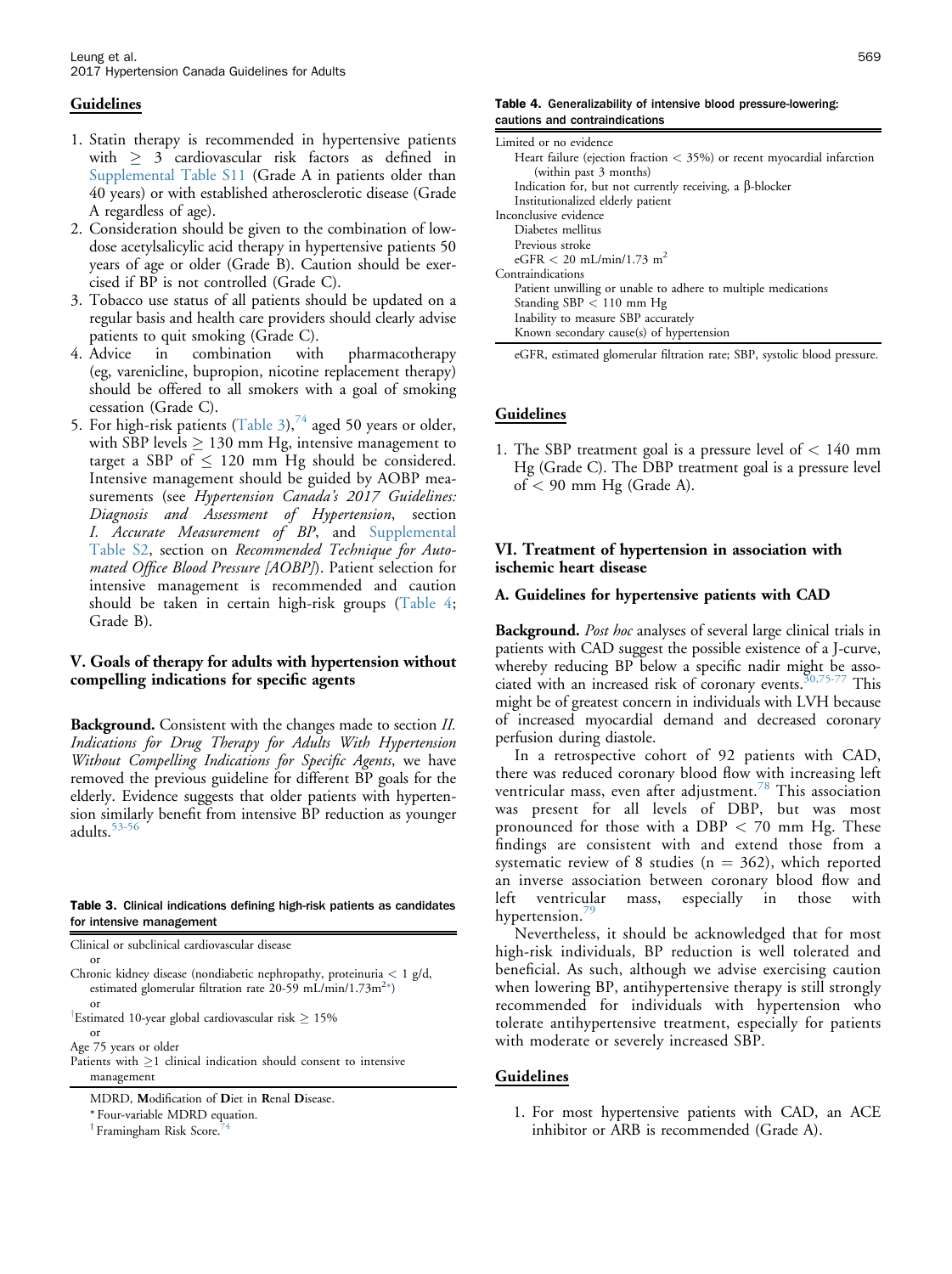- 2. For hypertensive patients with CAD, but without coexisting systolic heart failure, the combination of an ACE inhibitor and ARB is not recommended (Grade B).
- 3. For high-risk hypertensive patients, when combination therapy is being used, choices should be individualized. The combination of an ACE inhibitor and a dihydropyridine CCB is preferable to an ACE inhibitor and a thiazide/thiazide-like diuretic in selected patients (Grade A).
- 4. For patients with stable angina pectoris but without previous heart failure, myocardial infarction, or coronary artery bypass surgery, either a  $\beta$ -blocker or CCB can be used as initial therapy (Grade B).
- 5. Short-acting nifedipine should not be used (Grade D).
- 6. When decreasing SBP to target levels in patients with established CAD (especially if isolated systolic hypertension is present), be cautious when the DBP is  $\leq 60$  mm Hg because of concerns that myocardial ischemia might be exacerbated, especially in patients with LVH (Grade D; revised guideline).

## B. Guidelines for patients with hypertension who have had a recent myocardial infarction

Background. There are no changes to these guidelines for 2017.

# **Guidelines**

- 1. Initial therapy should include a  $\beta$ -blocker as well as an ACE inhibitor (Grade A).
- 2. An ARB can be used if the patient is intolerant of an ACE inhibitor (Grade A in patients with left ventricular systolic dysfunction).
- 3. CCBs may be used in patients after myocardial infarction when  $\beta$ -blockers are contraindicated or not effective. Nondihydropyridine CCBs should not be used when there is heart failure, evidenced by pulmonary congestion on examination or radiography (Grade D).

## VII. Treatment of hypertension in association with heart failure

Background. There are no changes to these guidelines for 2017.

# Guidelines

1. In patients with systolic dysfunction (ejection fraction  $<$  40%), ACE inhibitors (Grade A) and  $\beta$ -blockers (Grade A) are recommended for initial therapy. Aldosterone antagonists (mineralocorticoid receptor antagonists) may be combined in treatment for patients with a recent cardiovascular hospitalization, acute myocardial infarction, elevated B-type natriuretic peptide or Nterminal pro-B-type natriuretic peptide level, or New York Heart Association Class II-IV symptoms (Grade A). Careful monitoring for hyperkalemia is recommended when combining an aldosterone antagonist with ACE inhibitor or ARB treatment. Other diuretics are recommended as additional therapy if needed (Grade B for thiazide/thiazide-like diuretics for BP control, Grade D for loop diuretics for volume control). Beyond considerations of BP control, doses of ACE inhibitors or ARBs should be titrated to those reported to be effective in trials unless adverse effects become manifest (Grade B).

- 2. An ARB is recommended if ACE inhibitors are not tolerated (Grade A).
- 3. A combination of hydralazine and isosorbide dinitrate is recommended if ACE inhibitors and ARBs are contraindicated or not tolerated (Grade B).
- 4. For hypertensive patients whose BP is not controlled, an ARB may be combined with an ACE inhibitor and other antihypertensive drug treatment (Grade A). Careful monitoring should be used if combining an ACE inhibitor and an ARB because of potential adverse effects such as hypotension, hyperkalemia, and worsening renal function (Grade C). Additional therapies may also include dihydropyridine CCBs (Grade C).

## VIII. Treatment of hypertension in association with stroke

Background. BP is often elevated after ICH. In recent years, several trials have studied the effect of BP-lowering in the context of ICH. The Intensive Blood Pressure Reduction in Acute Cerebral Hemorrhage Trial (INTERACT)-2 enrolled 2839 patients within 6 hours of spontaneous ICH, and compared the SBP targets of  $< 140$ mm Hg vs  $< 180$  $< 180$  mm Hg.<sup>80</sup> Targets were applied within the first hour of presentation and maintained for 7 days. No statistical difference was observed between the 2 strategies for the primary outcome, a composite of death or stroke-related disability at 90 days (52.0% vs 55.6% for intensive compared with standard treatment, respectively; odds ratio, 0.87; 95% CI, 0.75-1.01). In the Antihypertensive Treatment of Acute Cerebral Hemorrhage (ATACH)-2 trial, 1000 patients who presented within 4.5 hours of spontaneous ICH were randomly assigned to SBP targets of 110-139 mm Hg vs 140-179 mm Hg for the first 24 hours.<sup>[81](#page-18-0)</sup> The primary outcome was the same as in INTERACT-2. There was no difference between the 2 treatment strategies for the main outcome, and the trial was terminated early because of futility. In addition, there was a trend toward more adverse events in the lower SBP target arm. Considered together, these 2 important trials showed no measurable benefit to lowering SBP < 140 mm Hg in the acute period after spontaneous ICH. There is no trial evidence to delineate an appropriate SBP target, if any, > 140 mm Hg. All trials to date have followed the convention in limiting SBP increases beyond 180 mm Hg in their control arms.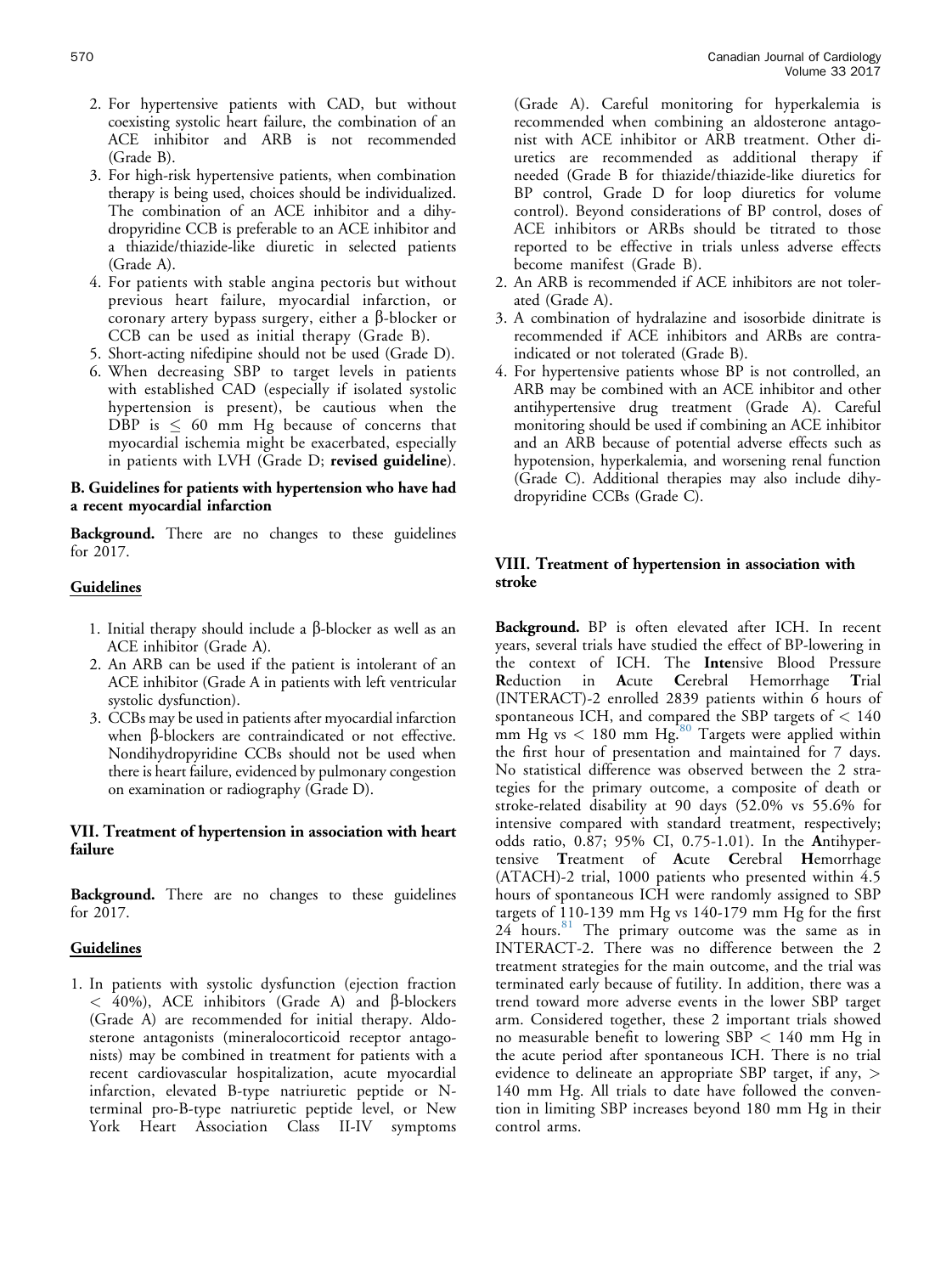## Guidelines

## A. BP management in acute ischemic stroke (onset to 72 hours)

- 1. For patients with ischemic stroke not eligible for thrombolytic therapy, treatment of hypertension in the setting of acute ischemic stroke or transient ischemic attack should not be routinely undertaken (Grade D). Extreme BP increases (eg, SBP > 220 mm Hg or  $DBP > 120$  mm Hg) may be treated to reduce the BP by approximately 15% (Grade D), and not more than 25%, over the first 24 hours with gradual reduction thereafter (Grade D). Avoid excessive lowering of BP because this might exacerbate existing ischemia or might induce ischemia, particularly in the setting of intracranial arterial occlusion or extracranial carotid or vertebral artery occlusion (Grade D). Pharmacological agents and routes of administration should be chosen to avoid precipitous decreases in BP (Grade D).
- 2. For patients with ischemic stroke eligible for thrombolytic therapy, very high  $BP \, (> 185/110 \, \text{mm Hg})$  should be treated concurrently in patients receiving thrombolytic therapy for acute ischemic stroke to reduce the risk of secondary intracranial hemorrhage (Grade B).

#### B. BP management after acute ischemic stroke

- 1. Strong consideration should be given to the initiation of antihypertensive therapy after the acute phase of a stroke or transient ischemic attack (Grade A).
- 2. After the acute phase of a stroke, BP-lowering treatment is recommended to a target of consistently  $< 140/90$ mm Hg (Grade C).
- 3. Treatment with an ACE inhibitor and thiazide/thiazidelike diuretic combination is preferred (Grade B).
- 4. For patients with stroke, the combination of an ACE inhibitor and ARB is not recommended (Grade B).

#### C. BP management in hemorrhagic stroke (onset to 72 hours)

1. For patients with intracerebral hemorrhage (ICH) in the hyperacute phase (in the first 24 hours) SBP lowering to < 140 mm Hg should be avoided because of an absence of benefit (relative to a target of < 180 mm Hg; Grade A; new guideline) and some suggestion of harm.

# IX. Treatment of hypertension in association with LVH

**Background.** There are no changes to these guidelines for 2017.

#### Guidelines

- 1. Hypertensive patients with LVH should be treated with antihypertensive therapy to decrease the rate of subsequent cardiovascular events (Grade C).
- 2. The choice of initial therapy can be influenced by the presence of LVH (Grade D). Initial therapy can be drug

treatment using ACE inhibitors, ARBs, long-acting CCBs, or thiazide/thiazide-like diuretics. Direct arterial vasodilators such as hydralazine or minoxidil should not be used.

### X. Treatment of hypertension in association with nondiabetic chronic kidney disease

Background. There are no changes to these guidelines for 2017.

### Guidelines

- 1. For patients with nondiabetic chronic kidney disease, target BP is  $< 140/90$  mm Hg (Grade B).
- 2. For patients with hypertension and proteinuric chronic kidney disease (urinary protein > 500 mg per 24 hours or albumin to creatinine ratio  $> 30$  mg/Mmol), initial therapy should be an ACE inhibitor (Grade A) or an ARB if there is intolerance to ACE inhibitors (Grade B).
- 3. Thiazide/thiazide-like diuretics are recommended as additive antihypertensive therapy (Grade D). For patients with chronic kidney disease and volume overload, loop diuretics are an alternative (Grade D).
- 4. In most cases, combination therapy with other antihypertensive agents might be needed to reach target BP levels (Grade D).
- 5. The combination of an ACE inhibitor and ARB is not recommended for patients with nonproteinuric chronic kidney disease (Grade B).

## XI. Treatment of hypertension in association with renovascular disease

Background. Accompanying our guidelines for the assessment of renal FMD (see Hypertension Canada's 2017 Guidelines: Diagnosis and Assessment of Hypertension, section VII. Assessment for Renovascular Hypertension), we introduce 3 new guidelines for the treatment of this condition. Evidence guiding treatment is primarily on the basis of small case series and case reports. Treatment decisions should be individualized and take into consideration the nature and location of the vascular lesions, severity of symptoms, previous vascular events, and comorbid conditions.[41](#page-17-0) Because of the complexity in care, consultation with a hypertension expert is advised.

Hypertension arising from renal FMD is primarily mediated by the renin-angiotensin-aldosterone system. Medical therapy should be directed toward BP control and vascular risk reduction. Revascularization should be considered for individuals with elevated BP, particularly for those with recent-onset or resistant hypertension. Highest cure rates are associated with younger age and shorter duration of hypertension. <sup>[82,83](#page-18-0)</sup> Although there are no data to inform the most appropriate initial revascularization strategy, percutaneous renal transluminal angioplasty is usually preferred over surgery because it is less costly, less invasive, has a lower morbidity, and can be performed on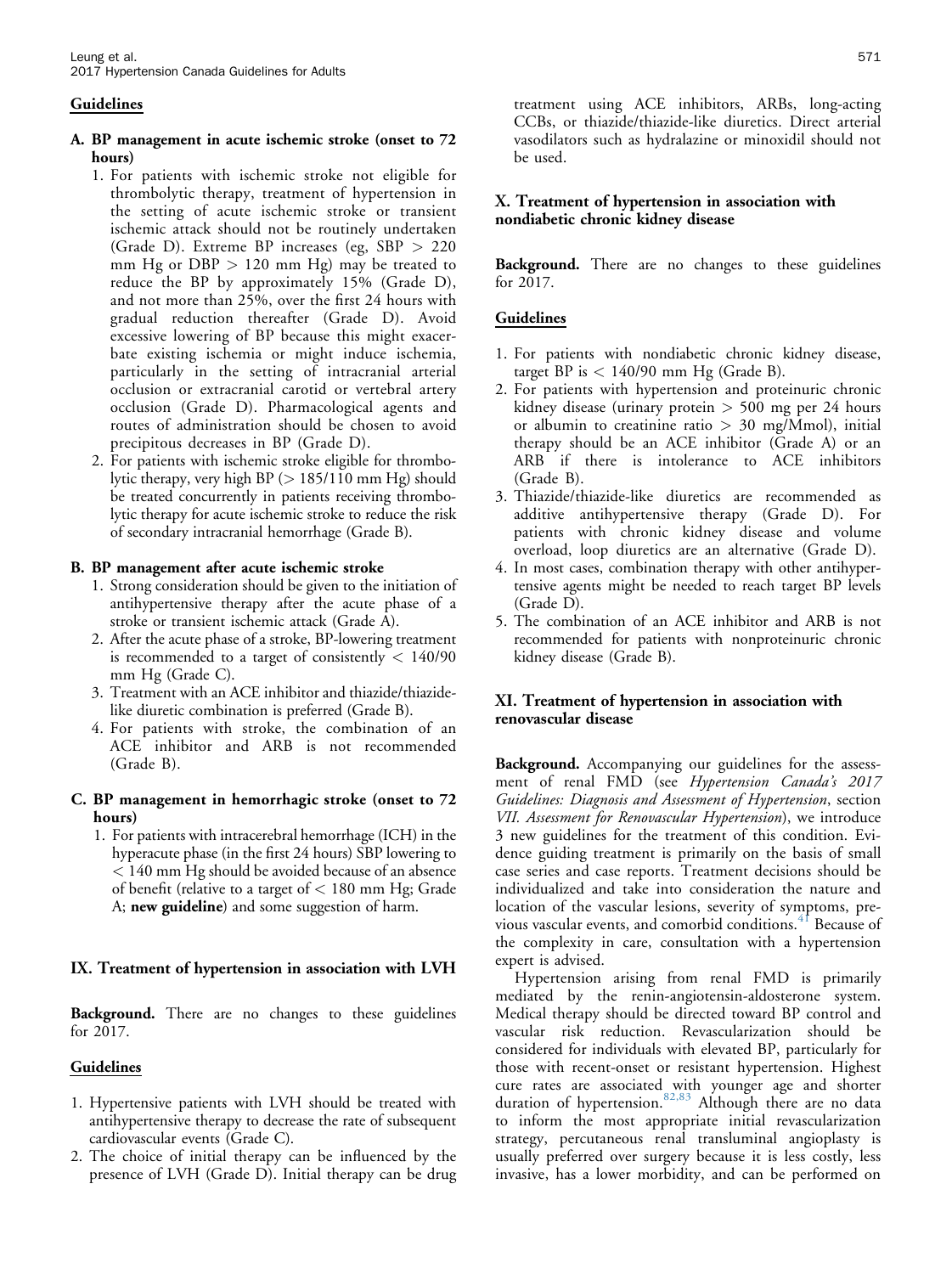an outpatient basis. $41,44$  It is associated with a combined rate of cure or BP improvement of  $86.4\%$ .<sup>[44,83](#page-17-0)</sup> Stenting is not routinely recommended for FMD because the risk of restenosis is generally believed to be low,  $44$  but might be considered for lesions for which angioplasty fails or those associated with flow-limiting dissection. It is reasonable to consider surgery for complex lesions less amendable to angioplasty, stenosis associated with complex aneurysm, and restenosis despite 2 unsuccessful attempts of angio-plasty.<sup>[41,44](#page-17-0)</sup>

# **Guidelines**

- 1. Patients with hypertension attributable to atherosclerotic renal artery stenosis should be primarily medically managed because renal angioplasty and stenting offers no benefit over optimal medical therapy alone (Grade B).
- 2. Renal artery angioplasty and stenting for atherosclerotic hemodynamically significant renal artery stenosis could be considered for patients with uncontrolled hypertension resistant to maximally tolerated pharmacotherapy, progressive renal function loss, and acute pulmonary edema (Grade D).
- 3. Patients with confirmed renal FMD should be referred to a hypertension specialist (Grade D; new guideline).
- 4. In patients with hypertension attributable to FMD-related renal artery stenosis, revascularization should be considered (Grade D; new guideline).
- 5. Renal artery angioplasty without stenting is recommended for treatment of FMD-related renal artery stenosis. Stenting is not recommended unless needed because of a periprocedural dissection. Surgical revascularization should be considered in cases of complex lesions less amendable to angioplasty, stenosis associated with complex aneurysm, and restenosis despite 2 unsuccessful attempts of angioplasty (Grade D; **new guideline**).

## XII. Treatment of hypertension in association with diabetes mellitus

Background. There are no changes to these guidelines for 2017.

# Guidelines

- 1. Persons with diabetes mellitus should be treated to attain SBP of < 130 mm Hg (Grade C) and DBP of < 80 mm Hg (Grade A; these target BP levels are the same as the BP treatment thresholds). Combination therapy using 2 firstline agents may also be considered as initial treatment of hypertension (Grade B) if SBP is 20 mm Hg greater than target or if DBP is 10 mm Hg greater than target. However, caution should be exercised in patients in whom a substantial decrease in BP is more likely or poorly tolerated (eg, elderly patients and patients with autonomic neuropathy).
- 2. For persons with cardiovascular or kidney disease, including microalbuminuria, or with cardiovascular risk

factors in addition to diabetes and hypertension, an ACE inhibitor or an ARB is recommended as initial therapy (Grade A).

- 3. For persons with diabetes and hypertension not included in other guidelines in this section, appropriate choices include (in alphabetical order): ACE inhibitors (Grade A), ARBs (Grade B), dihydropyridine CCBs (Grade A), and thiazide/ thiazide-like diuretics (Grade A).
- 4. If target BP levels are not achieved with standard-dose monotherapy, additional antihypertensive therapy should be used. For persons in whom combination therapy with an ACE inhibitor is being considered, a dihydropyridine CCB is preferable to a thiazide/thiazide-like diuretic (Grade A).

# XIII. Adherence strategies for patients

Background. There are no changes to this guideline for 2017.

# Guidelines

1. Adherence to an antihypertensive prescription can be improved by a multipronged approach (Supplemental Table S12).

## XIV. Treatment of secondary hypertension due to endocrine causes

Background. There are no changes to this guideline for 2017.

# Guidelines

1. Treatment of hyperaldosteronism and pheochromocytoma are outlined in Supplemental Tables S7 and S8, respectively.

# XV. Treatment of resistant hypertension

Background. Resistant hypertension-defined by uncontrolled BP despite the use of  $\geq$  3 antihypertensive agents of different classes including a diuretic, or controlled BP with  $\geq 4$  agents—is present in 10%-20% of individuals treated for hypertension.[84-87](#page-18-0) Accordingly, the HCGC has identified resistant hypertension as an area of importance needing to be explicitly addressed in our guidelines. A decision was made to assemble a dedicated subgroup committee to conduct a comprehensive literature review and to develop specific guidelines in the coming years.

Preliminary discussion was held regarding the Prevention And Treatment of Hypertension With Algorithmbased therapy number 2 (PATHWAY-2) trial, which enrolled 335 individuals with uncontrolled hypertension and were receiving 3 drugs, and compared spironolactone, doxazosin, bisoprolol, or placebo as add-on therapy.<sup>8</sup> Spironolactone was most effective in lowering SBP. After 3 months, 58% of patients treated with spironolactone achieved target BP control vs 42% treated with doxazosin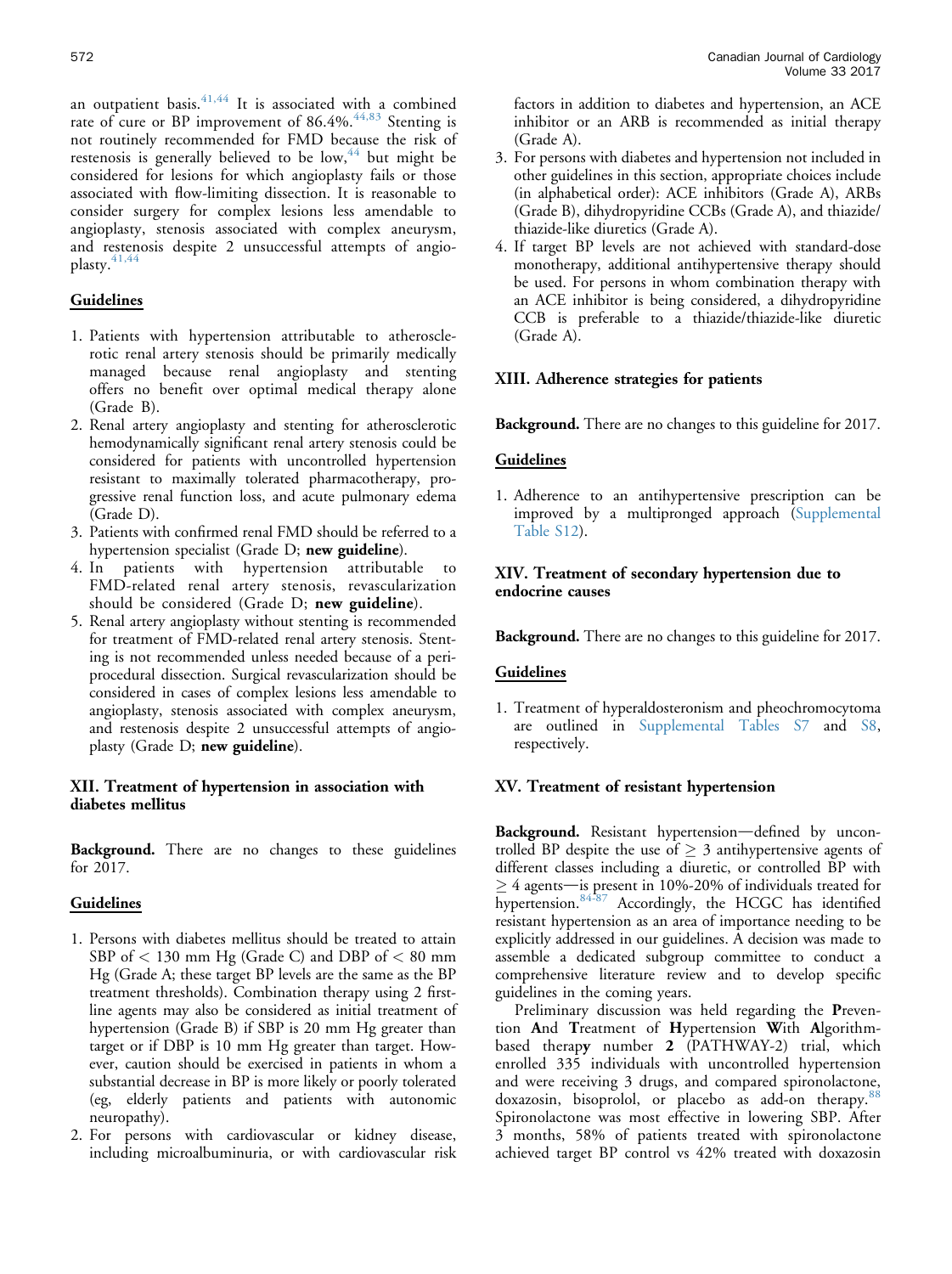<span id="page-16-0"></span>and 43% treated with bisoprolol. Although noteworthy, the committee decided not to generate any formal guidelines on the basis of PATHWAY-2 alone at this time, because of the lack of event-related outcomes. Consistent with our overall guidelines process, studies that assessed cardiovascular morbidity and mortality, as well as total mortality are prioritized for establishing guidelines related to pharmacotherapy.

#### Implementation

Implementation and dissemination of the guidelines is a priority for Hypertension Canada. We use many strategies to reach out to a variety of providers who care for patients with hypertension. Our efforts include knowledge exchange forums, targeted educational materials for primary care providers and patients, "Train the Trainer" teaching sessions, as well as slide kits and summary documents, which are freely available online in French and English ([www.hypertension.](http://www.hypertension.ca) [ca](http://www.hypertension.ca)). Hypertension Canada receives feedback from end users to continually improve guideline processes and content. The Research and Evaluation Committee conducts hypertension surveillance studies and reviews existing Canadian health surveys to identify gaps between current and best practices.

#### Acknowledgements

We thank Ms Susan Carter for providing technical assistance with the manuscript and administrative support.

## Funding Sources

Activities of the HCGC are supported by Hypertension Canada. The members of the HCGC are unpaid volunteers who contribute their time and expertise to the annual development and dissemination of the Hypertension Canada guidelines. To maintain professional credibility of the content, the process for the development of the guidelines is fully independent and free from external influence. External partners assist with the dissemination of the approved guidelines.

#### **Disclosures**

Please see Supplemental Appendix S2 for a complete list of disclosures.

#### **References**

- 1. [Padwal RS, Bienek A, McAlister FA, Campbell NR. Outcomes Research](http://refhub.elsevier.com/S0828-282X(17)30110-1/sref1) [Task Force of the Canadian Hypertension Education Program. Epide](http://refhub.elsevier.com/S0828-282X(17)30110-1/sref1)[miology of hypertension in Canada: an update. Can J Cardiol 2016;32:](http://refhub.elsevier.com/S0828-282X(17)30110-1/sref1) [687-94](http://refhub.elsevier.com/S0828-282X(17)30110-1/sref1).
- 2. [Kannel WB. Blood pressure as a cardiovascular risk factor: prevention and](http://refhub.elsevier.com/S0828-282X(17)30110-1/sref2) [treatment. JAMA 1996;275:1571-6.](http://refhub.elsevier.com/S0828-282X(17)30110-1/sref2)
- 3. [Yusuf S, Hawkins S, Ounpuu S, et al. Effect of potentially modi](http://refhub.elsevier.com/S0828-282X(17)30110-1/sref3)fi[able risk factors associated with myocardial infarction in 52 coun](http://refhub.elsevier.com/S0828-282X(17)30110-1/sref3)[tries \(the INTERHEART study\): case-control study. Lancet](http://refhub.elsevier.com/S0828-282X(17)30110-1/sref3) [2004;364:937-52](http://refhub.elsevier.com/S0828-282X(17)30110-1/sref3).
- 4. [Lim SS, Vos T, Flaxman AD, et al. A comparative risk assessment of](http://refhub.elsevier.com/S0828-282X(17)30110-1/sref4) [burden of disease and injury attributable to 67 risk factors and risk factor](http://refhub.elsevier.com/S0828-282X(17)30110-1/sref4)

[clusters in 21 regions, 1990-2010: a systematic analysis for the Global](http://refhub.elsevier.com/S0828-282X(17)30110-1/sref4) [Burden of Disease Study 2010. Lancet 2012;380:2224-60](http://refhub.elsevier.com/S0828-282X(17)30110-1/sref4).

- 5. [Chow CK, Teo KK, Rangarajan S, et al. Prevalence, awareness, treat](http://refhub.elsevier.com/S0828-282X(17)30110-1/sref5)[ment, and control of hypertension in rural and urban communities in](http://refhub.elsevier.com/S0828-282X(17)30110-1/sref5) [high-, middle-, and low-income countries. JAMA 2013;310:959-68](http://refhub.elsevier.com/S0828-282X(17)30110-1/sref5).
- 6. [Feldman RD, Campbell N, Larochelle P, et al. 1999 Canadian recom](http://refhub.elsevier.com/S0828-282X(17)30110-1/sref6)[mendations for the management of hypertension. Task Force for the](http://refhub.elsevier.com/S0828-282X(17)30110-1/sref6) [Development of the 1999 Canadian Recommendations for the Man](http://refhub.elsevier.com/S0828-282X(17)30110-1/sref6)[agement of Hypertension. CMAJ 1999;161\(suppl 12\):S1-17](http://refhub.elsevier.com/S0828-282X(17)30110-1/sref6).
- 7. [McAlister FA, Wilkins K, Joffres M, et al. Changes in the rates of](http://refhub.elsevier.com/S0828-282X(17)30110-1/sref7) [awareness, treatment and control of hypertension in Canada over the past](http://refhub.elsevier.com/S0828-282X(17)30110-1/sref7) [two decades. CMAJ 2011;183:1007-13.](http://refhub.elsevier.com/S0828-282X(17)30110-1/sref7)
- 8. [Zarnke KB, Levine M, McAlister FA, et al. The 2000 Canadian rec](http://refhub.elsevier.com/S0828-282X(17)30110-1/sref8)[ommendations for the management of hypertension: part two](http://refhub.elsevier.com/S0828-282X(17)30110-1/sref8)-[diagnosis](http://refhub.elsevier.com/S0828-282X(17)30110-1/sref8) [and assessment of people with high blood pressure. Can J Cardiol](http://refhub.elsevier.com/S0828-282X(17)30110-1/sref8) [2001;17:1249-63](http://refhub.elsevier.com/S0828-282X(17)30110-1/sref8).
- 9. [Zarnke KB, McAlister FA, Campbell NR, et al. The 2001 Canadian](http://refhub.elsevier.com/S0828-282X(17)30110-1/sref9) [recommendations for the management of hypertension: part one](http://refhub.elsevier.com/S0828-282X(17)30110-1/sref9)[assessment for diagnosis, cardiovascular risk, causes and lifestyle modi](http://refhub.elsevier.com/S0828-282X(17)30110-1/sref9)fi[cation. Can J Cardiol 2002;18:604-24.](http://refhub.elsevier.com/S0828-282X(17)30110-1/sref9)
- 10. [McAlister FA, Zarnke KB, Campbell NR, et al. The 2001 Canadian](http://refhub.elsevier.com/S0828-282X(17)30110-1/sref10) [recommendations for the management of hypertension: part two](http://refhub.elsevier.com/S0828-282X(17)30110-1/sref10)-[ther](http://refhub.elsevier.com/S0828-282X(17)30110-1/sref10)[apy. Can J Cardiol 2002;18:625-41](http://refhub.elsevier.com/S0828-282X(17)30110-1/sref10).
- 11. [Canadian Hypertension Education Program. The Canadian recommenda](http://refhub.elsevier.com/S0828-282X(17)30110-1/sref11)[tions for the management of hypertension. Can Pharm J 2003;136:45-52](http://refhub.elsevier.com/S0828-282X(17)30110-1/sref11).
- 12. [Hemmelgarn BR, Zarnke KB, Campbell NR, et al. The 2004 Canadian](http://refhub.elsevier.com/S0828-282X(17)30110-1/sref12) [Hypertension Education Program recommendations for the management](http://refhub.elsevier.com/S0828-282X(17)30110-1/sref12) [of hypertension: part i](http://refhub.elsevier.com/S0828-282X(17)30110-1/sref12)-[blood pressure measurement, diagnosis and](http://refhub.elsevier.com/S0828-282X(17)30110-1/sref12) [assessment of risk. Can J Cardiol 2004;20:31-40](http://refhub.elsevier.com/S0828-282X(17)30110-1/sref12).
- 13. [Khan NA, McAlister FA, Campbell NR, et al. The 2004 Canadian](http://refhub.elsevier.com/S0828-282X(17)30110-1/sref13) [recommendations for the management of hypertension: part II](http://refhub.elsevier.com/S0828-282X(17)30110-1/sref13)-[therapy.](http://refhub.elsevier.com/S0828-282X(17)30110-1/sref13) [Can J Cardiol 2004;20:41-54.](http://refhub.elsevier.com/S0828-282X(17)30110-1/sref13)
- 14. [Touyz RM, Campbell N, Logan A, et al. The 2004 Canadian recom](http://refhub.elsevier.com/S0828-282X(17)30110-1/sref14)[mendations for the management of hypertension: part III](http://refhub.elsevier.com/S0828-282X(17)30110-1/sref14)-[lifestyle](http://refhub.elsevier.com/S0828-282X(17)30110-1/sref14) modifi[cations to prevent and control hypertension. Can J Cardiol](http://refhub.elsevier.com/S0828-282X(17)30110-1/sref14) [2004;20:55-9.](http://refhub.elsevier.com/S0828-282X(17)30110-1/sref14)
- 15. [Hemmelgarn BR, McAllister FA, Myers MG, et al. The 2005 Canadian](http://refhub.elsevier.com/S0828-282X(17)30110-1/sref15) [Hypertension Education Program recommendations for the management](http://refhub.elsevier.com/S0828-282X(17)30110-1/sref15) [of hypertension: part 1- blood pressure measurement, diagnosis and](http://refhub.elsevier.com/S0828-282X(17)30110-1/sref15) [assessment of risk. Can J Cardiol 2005;21:645-56](http://refhub.elsevier.com/S0828-282X(17)30110-1/sref15).
- 16. [Khan NA, McAlister FA, Lewanczuk RZ, et al. The 2005 Canadian](http://refhub.elsevier.com/S0828-282X(17)30110-1/sref16) [Hypertension Education Program recommendations for the manage](http://refhub.elsevier.com/S0828-282X(17)30110-1/sref16)[ment of hypertension: part II - therapy. Can J Cardiol 2005;21:](http://refhub.elsevier.com/S0828-282X(17)30110-1/sref16) [657-72](http://refhub.elsevier.com/S0828-282X(17)30110-1/sref16).
- 17. [Hemmelgarn BR, McAlister FA, Grover S, et al. The 2006 Canadian](http://refhub.elsevier.com/S0828-282X(17)30110-1/sref17) [Hypertension Education Program recommendations for the management](http://refhub.elsevier.com/S0828-282X(17)30110-1/sref17) [of hypertension: part I](http://refhub.elsevier.com/S0828-282X(17)30110-1/sref17)-[blood pressure measurement, diagnosis and](http://refhub.elsevier.com/S0828-282X(17)30110-1/sref17) [assessment of risk. Can J Cardiol 2006;22:573-81](http://refhub.elsevier.com/S0828-282X(17)30110-1/sref17).
- 18. [Khan NA, McAlister FA, Rabkin SW, et al. The 2006 Canadian Hy](http://refhub.elsevier.com/S0828-282X(17)30110-1/sref18)[pertension Education Program recommendations for the management of](http://refhub.elsevier.com/S0828-282X(17)30110-1/sref18) [hypertension: part II - therapy. Can J Cardiol 2006;22:583-93](http://refhub.elsevier.com/S0828-282X(17)30110-1/sref18).
- 19. [Padwal RS, Hemmelgarn BR, McAlister FA, et al. The 2007 Canadian](http://refhub.elsevier.com/S0828-282X(17)30110-1/sref19) [Hypertension Education Program recommendations for the management](http://refhub.elsevier.com/S0828-282X(17)30110-1/sref19) [of hypertension: part 1- blood pressure measurement, diagnosis and](http://refhub.elsevier.com/S0828-282X(17)30110-1/sref19) [assessment of risk. Can J Cardiol 2007;23:529-38](http://refhub.elsevier.com/S0828-282X(17)30110-1/sref19).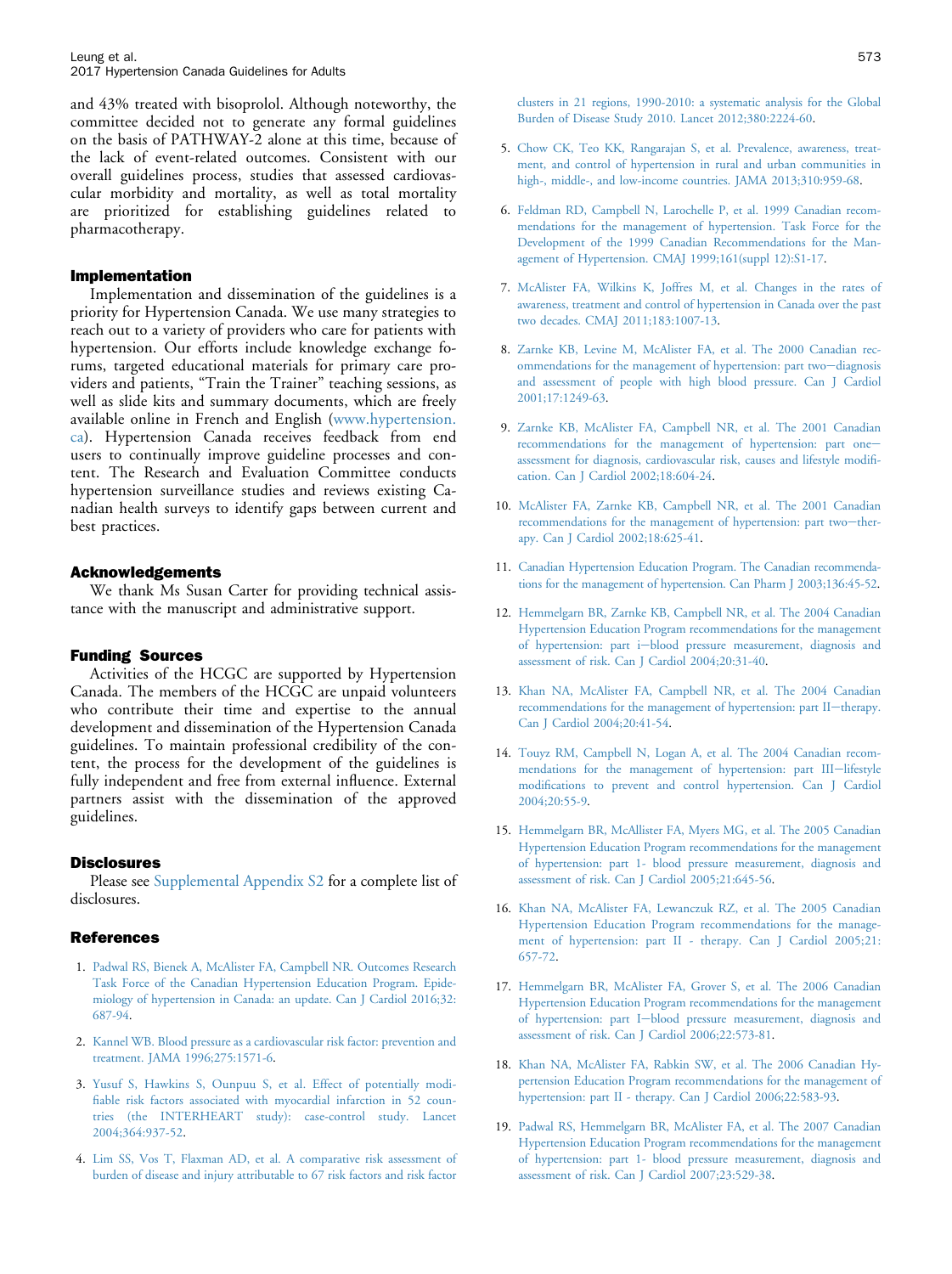- <span id="page-17-0"></span>20. [Khan NA, Hemmelgarn B, Padwal R, et al. The 2007 Canadian Hy](http://refhub.elsevier.com/S0828-282X(17)30110-1/sref20)[pertension Education Program recommendations for the management of](http://refhub.elsevier.com/S0828-282X(17)30110-1/sref20) [hypertension: part 2-therapy. Can J Cardiol 2007;23:539-50.](http://refhub.elsevier.com/S0828-282X(17)30110-1/sref20)
- 21. [Padwal RS, Hemmelgarn BR, Khan NA, et al. The 2008 Canadian](http://refhub.elsevier.com/S0828-282X(17)30110-1/sref21) [Hypertension Education Program recommendations for the management](http://refhub.elsevier.com/S0828-282X(17)30110-1/sref21) [of hypertension: part 1-blood pressure measurement, diagnosis and](http://refhub.elsevier.com/S0828-282X(17)30110-1/sref21) [assessment of risk. Can J Cardiol 2008;24:455-63](http://refhub.elsevier.com/S0828-282X(17)30110-1/sref21).
- 22. [Khan NA, Hemmelgarn B, Herman RJ, et al. The 2008 Canadian](http://refhub.elsevier.com/S0828-282X(17)30110-1/sref22) [Hypertension Education Program recommendations for the man](http://refhub.elsevier.com/S0828-282X(17)30110-1/sref22)[agement of hypertension: part 2-therapy. Can J Cardiol 2008;24:](http://refhub.elsevier.com/S0828-282X(17)30110-1/sref22) [465-75](http://refhub.elsevier.com/S0828-282X(17)30110-1/sref22).
- 23. [Padwal RS, Hemmelgarn BR, Khan NA, et al. The 2009 Canadian](http://refhub.elsevier.com/S0828-282X(17)30110-1/sref23) [Hypertension Education Program recommendations for the management](http://refhub.elsevier.com/S0828-282X(17)30110-1/sref23) [of hypertension: part 1](http://refhub.elsevier.com/S0828-282X(17)30110-1/sref23)-[blood pressure measurement, diagnosis and](http://refhub.elsevier.com/S0828-282X(17)30110-1/sref23) [assessment of risk. Can J Cardiol 2009;25:279-86](http://refhub.elsevier.com/S0828-282X(17)30110-1/sref23).
- 24. [Khan NA, Hemmelgarn B, Herman RJ, et al. The 2009 Canadian](http://refhub.elsevier.com/S0828-282X(17)30110-1/sref24) [Hypertension Education Program recommendations for the man](http://refhub.elsevier.com/S0828-282X(17)30110-1/sref24)[agement of hypertension: part 2](http://refhub.elsevier.com/S0828-282X(17)30110-1/sref24)-[therapy. Can J Cardiol 2009;25:](http://refhub.elsevier.com/S0828-282X(17)30110-1/sref24) [287-98](http://refhub.elsevier.com/S0828-282X(17)30110-1/sref24).
- 25. [Quinn RR, Hemmelgarn BR, Padwal RS, et al. The 2010 Canadian](http://refhub.elsevier.com/S0828-282X(17)30110-1/sref25) [Hypertension Education Program recommendations for the management](http://refhub.elsevier.com/S0828-282X(17)30110-1/sref25) [of hypertension: part I - blood pressure measurement, diagnosis and](http://refhub.elsevier.com/S0828-282X(17)30110-1/sref25) [assessment of risk. Can J Cardiol 2010;26:241-8](http://refhub.elsevier.com/S0828-282X(17)30110-1/sref25).
- 26. [Hackam DG, Khan NA, Hemmelgarn BR, et al. The 2010 Canadian](http://refhub.elsevier.com/S0828-282X(17)30110-1/sref26) [Hypertension Education Program recommendations for the management](http://refhub.elsevier.com/S0828-282X(17)30110-1/sref26) [of hypertension: part 2-therapy. Can J Cardiol 2010;26:249-58](http://refhub.elsevier.com/S0828-282X(17)30110-1/sref26).
- 27. [Rabi DM, Daskalopoulou SS, Padwal RS, et al. The 2011 Canadian](http://refhub.elsevier.com/S0828-282X(17)30110-1/sref27) [Hypertension Education Program recommendations for the management](http://refhub.elsevier.com/S0828-282X(17)30110-1/sref27) [of hypertension: blood pressure measurement, diagnosis, assessment of](http://refhub.elsevier.com/S0828-282X(17)30110-1/sref27) [risk, and therapy. Can J Cardiol 2011;27:415-33.](http://refhub.elsevier.com/S0828-282X(17)30110-1/sref27)
- 28. [Daskalopoulou SS, Khan NA, Quinn RR, et al. The 2012 Canadian](http://refhub.elsevier.com/S0828-282X(17)30110-1/sref28) [Hypertension Education Program recommendations for the management](http://refhub.elsevier.com/S0828-282X(17)30110-1/sref28) [of hypertension: blood pressure measurement, diagnosis, assessment of](http://refhub.elsevier.com/S0828-282X(17)30110-1/sref28) [risk, and therapy. Can J Cardiol 2012;28:270-87.](http://refhub.elsevier.com/S0828-282X(17)30110-1/sref28)
- 29. [Hackam DG, Quinn RR, Ravani P, et al. The 2013 Canadian Hyper](http://refhub.elsevier.com/S0828-282X(17)30110-1/sref29)[tension Education Program recommendations for blood pressure mea](http://refhub.elsevier.com/S0828-282X(17)30110-1/sref29)[surement, diagnosis, assessment of risk, prevention, and treatment of](http://refhub.elsevier.com/S0828-282X(17)30110-1/sref29) [hypertension. Can J Cardiol 2013;29:528-42.](http://refhub.elsevier.com/S0828-282X(17)30110-1/sref29)
- 30. [Dasgupta K, Quinn RR, Zarnke KB, et al. The 2014 Canadian Hy](http://refhub.elsevier.com/S0828-282X(17)30110-1/sref30)[pertension Education Program recommendations for blood pressure](http://refhub.elsevier.com/S0828-282X(17)30110-1/sref30) [measurement, diagnosis, assessment of risk, prevention, and treatment of](http://refhub.elsevier.com/S0828-282X(17)30110-1/sref30) [hypertension. Can J Cardiol 2014;30:485-501.](http://refhub.elsevier.com/S0828-282X(17)30110-1/sref30)
- 31. [Daskalopoulou SS, Rabi DM, Zarnke KB, et al. The 2015 Canadian](http://refhub.elsevier.com/S0828-282X(17)30110-1/sref31) [Hypertension Education Program recommendations for blood pressure](http://refhub.elsevier.com/S0828-282X(17)30110-1/sref31) [measurement, diagnosis, assessment of risk, prevention, and treatment of](http://refhub.elsevier.com/S0828-282X(17)30110-1/sref31) [hypertension. Can J Cardiol 2015;31:549-68.](http://refhub.elsevier.com/S0828-282X(17)30110-1/sref31)
- 32. [Leung AA, Nerenberg K, Daskalopoulou SS, et al. Hypertension Cana](http://refhub.elsevier.com/S0828-282X(17)30110-1/sref32)da'[s 2016 Canadian Hypertension Education Program Guidelines for](http://refhub.elsevier.com/S0828-282X(17)30110-1/sref32) [blood pressure measurement, diagnosis, assessment of risk, prevention,](http://refhub.elsevier.com/S0828-282X(17)30110-1/sref32) [and treatment of hypertension. Can J Cardiol 2016;32:569-88.](http://refhub.elsevier.com/S0828-282X(17)30110-1/sref32)
- 33. [McAlister FA. The Canadian Hypertension Education Program](http://refhub.elsevier.com/S0828-282X(17)30110-1/sref33)-[a](http://refhub.elsevier.com/S0828-282X(17)30110-1/sref33) [unique Canadian initiative. Can J Cardiol 2006;22:559-64.](http://refhub.elsevier.com/S0828-282X(17)30110-1/sref33)
- 34. [Brouwers MC, Kho ME, Browman GP, et al. AGREE II: advancing](http://refhub.elsevier.com/S0828-282X(17)30110-1/sref34) [guideline development, reporting and evaluation in health care. CMAJ](http://refhub.elsevier.com/S0828-282X(17)30110-1/sref34) [2010;182:E839-42](http://refhub.elsevier.com/S0828-282X(17)30110-1/sref34).
- 35. [Andreoni KA, Weeks SM, Gerber DA, et al. Incidence of donor renal](http://refhub.elsevier.com/S0828-282X(17)30110-1/sref35) fi[bromuscular dysplasia: does it justify routine angiography? Trans](http://refhub.elsevier.com/S0828-282X(17)30110-1/sref35)[plantation 2002;73:1112-6](http://refhub.elsevier.com/S0828-282X(17)30110-1/sref35).
- 36. [Blondin D, Lanzman R, Schellhammer F, et al. Fibromuscular dysplasia](http://refhub.elsevier.com/S0828-282X(17)30110-1/sref36) [in living renal donors: still a challenge to computed tomographic angi](http://refhub.elsevier.com/S0828-282X(17)30110-1/sref36)[ography. Eur J Radiol 2010;75:67-71.](http://refhub.elsevier.com/S0828-282X(17)30110-1/sref36)
- 37. [Cragg AH, Smith TP, Thompson BH, et al. Incidental](http://refhub.elsevier.com/S0828-282X(17)30110-1/sref37) fibromuscular [dysplasia in potential renal donors: long-term clinical follow-up. Radi](http://refhub.elsevier.com/S0828-282X(17)30110-1/sref37)[ology 1989;172:145-7.](http://refhub.elsevier.com/S0828-282X(17)30110-1/sref37)
- 38. [Neymark E, LaBerge JM, Hirose R, et al. Arteriographic detection of](http://refhub.elsevier.com/S0828-282X(17)30110-1/sref38) [renovascular disease in potential renal donors: incidence and effect on](http://refhub.elsevier.com/S0828-282X(17)30110-1/sref38) [donor surgery. Radiology 2000;214:755-60](http://refhub.elsevier.com/S0828-282X(17)30110-1/sref38).
- 39. [Plouin PF, Perdu J, La Batide-Alanore A, et al. Fibromuscular dysplasia.](http://refhub.elsevier.com/S0828-282X(17)30110-1/sref39) [Orphanet J Rare Dis 2007;2:28.](http://refhub.elsevier.com/S0828-282X(17)30110-1/sref39)
- 40. [Spring DB, Salvatierra O Jr, Palubinskas AJ, et al. Results and signi](http://refhub.elsevier.com/S0828-282X(17)30110-1/sref40)ficance [of angiography in potential kidney donors. Radiology 1979;133:45-7.](http://refhub.elsevier.com/S0828-282X(17)30110-1/sref40)
- 41. [Slovut DP, Olin JW. Fibromuscular dysplasia. N Engl J Med 2004;350:](http://refhub.elsevier.com/S0828-282X(17)30110-1/sref41) [1862-71.](http://refhub.elsevier.com/S0828-282X(17)30110-1/sref41)
- 42. [Olin JW, Froehlich J, Gu X, et al. The United States Registry for](http://refhub.elsevier.com/S0828-282X(17)30110-1/sref42) [Fibromuscular Dysplasia: results in the](http://refhub.elsevier.com/S0828-282X(17)30110-1/sref42) first 447 patients. Circulation [2012;125:3182-90.](http://refhub.elsevier.com/S0828-282X(17)30110-1/sref42)
- 43. [Mettinger KL. Fibromuscular dysplasia and the brain. II. Current](http://refhub.elsevier.com/S0828-282X(17)30110-1/sref43) [concept of the disease. Stroke 1982;13:53-8](http://refhub.elsevier.com/S0828-282X(17)30110-1/sref43).
- 44. [Olin JW, Gornik HL, Bacharach JM, et al. Fibromuscular dysplasia: state](http://refhub.elsevier.com/S0828-282X(17)30110-1/sref44) [of the science and critical unanswered questions: a scienti](http://refhub.elsevier.com/S0828-282X(17)30110-1/sref44)fic statement [from the American Heart Association. Circulation 2014;129:1048-78.](http://refhub.elsevier.com/S0828-282X(17)30110-1/sref44)
- 45. [Olin JW, Piedmonte MR, Young JR, et al. The utility of duplex ultra](http://refhub.elsevier.com/S0828-282X(17)30110-1/sref45)[sound scanning of the renal arteries for diagnosing signi](http://refhub.elsevier.com/S0828-282X(17)30110-1/sref45)ficant renal artery [stenosis. Ann Intern Med 1995;122:833-8.](http://refhub.elsevier.com/S0828-282X(17)30110-1/sref45)
- 46. [Riehl J, Schmitt H, Bongartz D, Bergmann D, Sieberth HG. Renal artery](http://refhub.elsevier.com/S0828-282X(17)30110-1/sref46) [stenosis: evaluation with colour duplex ultrasonography. Nephrol Dial](http://refhub.elsevier.com/S0828-282X(17)30110-1/sref46) [Transplant 1997;12:1608-14.](http://refhub.elsevier.com/S0828-282X(17)30110-1/sref46)
- 47. [Textor SC. Pitfalls in imaging for renal artery stenosis. Ann Intern Med](http://refhub.elsevier.com/S0828-282X(17)30110-1/sref47) [2004;141:730-1.](http://refhub.elsevier.com/S0828-282X(17)30110-1/sref47)
- 48. [Vasbinder GB, Nelemans PJ, Kessels AG, et al. Accuracy of computed](http://refhub.elsevier.com/S0828-282X(17)30110-1/sref48) [tomographic angiography and magnetic resonance angiography for](http://refhub.elsevier.com/S0828-282X(17)30110-1/sref48) [diagnosing renal artery stenosis. Ann Intern Med 2004;141:674-82](http://refhub.elsevier.com/S0828-282X(17)30110-1/sref48) [\[discussion: 682\].](http://refhub.elsevier.com/S0828-282X(17)30110-1/sref48)
- 49. [Sacks F, Svetkey L, Vollmer W, et al. Effects on blood pressure of](http://refhub.elsevier.com/S0828-282X(17)30110-1/sref49) [reduced dietary sodium and the dietary approaches to stop hypertension](http://refhub.elsevier.com/S0828-282X(17)30110-1/sref49) [\(DASH\) diet. N Engl J Med 2001;344:3-10.](http://refhub.elsevier.com/S0828-282X(17)30110-1/sref49)
- 50. [Moore TJ, Vollmer WM, Appel LJ, et al. Effect of dietary patterns on](http://refhub.elsevier.com/S0828-282X(17)30110-1/sref50) [ambulatory blood pressure: results from the Dietary Approaches to Stop](http://refhub.elsevier.com/S0828-282X(17)30110-1/sref50) [Hypertension \(DASH\) trial. DASH Collaborative Research Group.](http://refhub.elsevier.com/S0828-282X(17)30110-1/sref50) [Hypertension 1999;34:472-7](http://refhub.elsevier.com/S0828-282X(17)30110-1/sref50).
- 51. [Karanja NM, Obarzanek E, Lin PH, et al. Descriptive characteristics of the](http://refhub.elsevier.com/S0828-282X(17)30110-1/sref51) [dietary patterns used in the Dietary Approaches to Stop Hypertension trial.](http://refhub.elsevier.com/S0828-282X(17)30110-1/sref51) [DASH Collaborative Research Group. J Am Diet Assoc 1999;99:S19-27](http://refhub.elsevier.com/S0828-282X(17)30110-1/sref51).
- 52. [Appel L, Moore T, Obarzanek E, et al. A clinical trial of the effects of](http://refhub.elsevier.com/S0828-282X(17)30110-1/sref52) [dietary patterns on blood pressure. N Engl J Med 1997;336:1117-24.](http://refhub.elsevier.com/S0828-282X(17)30110-1/sref52)
- 53. [Warwick J, Falaschetti E, Rockwood K, et al. No evidence that](http://refhub.elsevier.com/S0828-282X(17)30110-1/sref53) frailty modifi[es the positive impact of antihypertensive treatment in](http://refhub.elsevier.com/S0828-282X(17)30110-1/sref53) [very elderly people: an investigation of the impact of frailty upon](http://refhub.elsevier.com/S0828-282X(17)30110-1/sref53) [treatment effect in the HYpertension in the Very Elderly Trial](http://refhub.elsevier.com/S0828-282X(17)30110-1/sref53) [\(HYVET\) study, a double-blind, placebo-controlled study of anti](http://refhub.elsevier.com/S0828-282X(17)30110-1/sref53)[hypertensives in people with hypertension aged 80 and over. BMC](http://refhub.elsevier.com/S0828-282X(17)30110-1/sref53) [Med 2015;13:78](http://refhub.elsevier.com/S0828-282X(17)30110-1/sref53).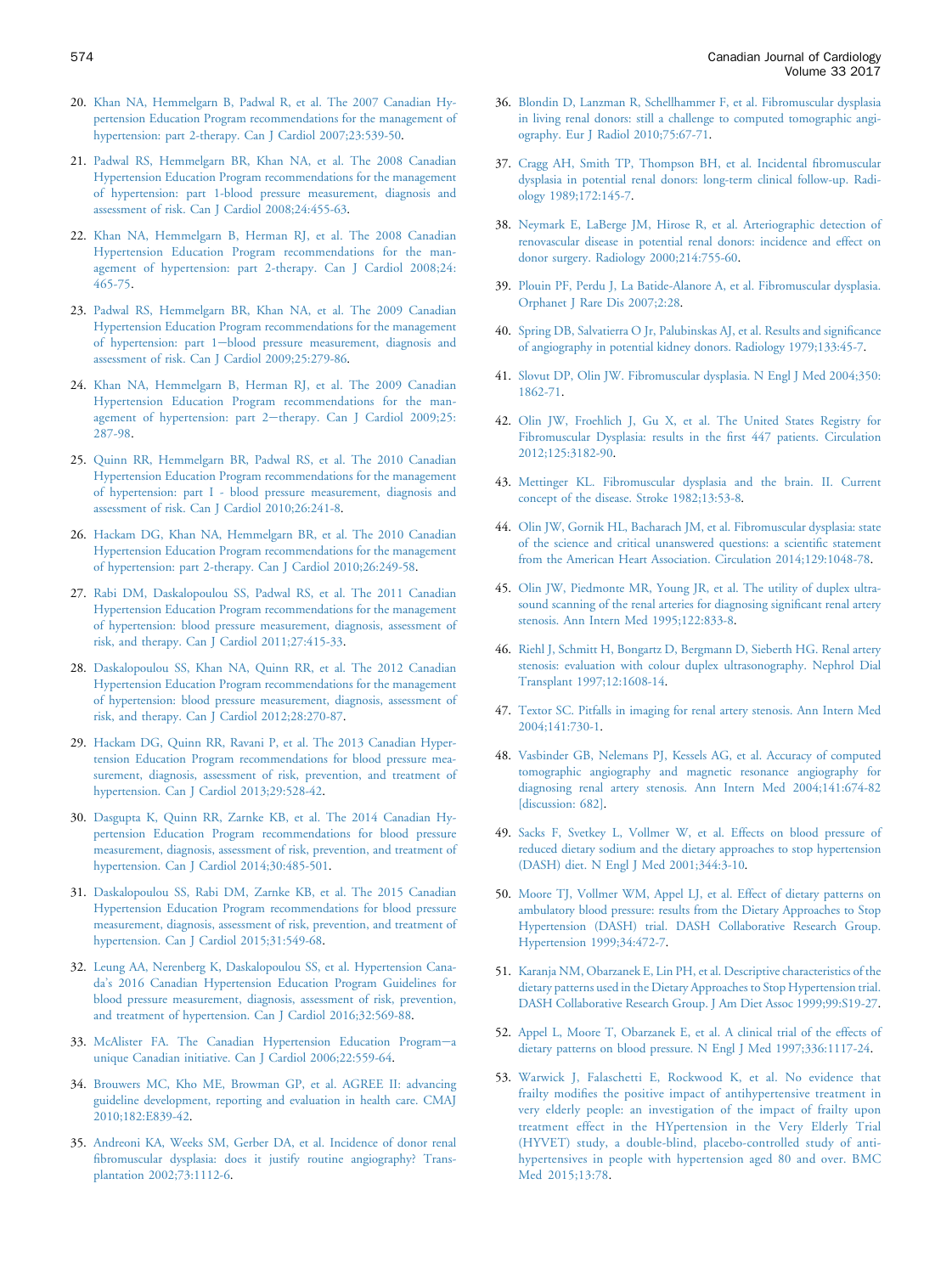#### <span id="page-18-0"></span>Leung et al. 575 2017 Hypertension Canada Guidelines for Adults

- 54. [Williamson JD, Supiano MA, Applegate WB, et al. Intensive vs standard](http://refhub.elsevier.com/S0828-282X(17)30110-1/sref54) [blood pressure control and cardiovascular disease outcomes in adults aged](http://refhub.elsevier.com/S0828-282X(17)30110-1/sref54)  $>$ [/](http://refhub.elsevier.com/S0828-282X(17)30110-1/sref54)=[75 years: a randomized clinical trial. JAMA 2016;315:2673-82.](http://refhub.elsevier.com/S0828-282X(17)30110-1/sref54)
- 55. [Wright JT Jr, Williamson JD, Whelton PK, et al. A randomized trial of](http://refhub.elsevier.com/S0828-282X(17)30110-1/sref55) [intensive versus standard blood pressure control. N Engl J Med](http://refhub.elsevier.com/S0828-282X(17)30110-1/sref55) [2015;373:2103-16.](http://refhub.elsevier.com/S0828-282X(17)30110-1/sref55)
- 56. [Xie X, Atkins E, Lv J, et al. Effects of intensive blood pressure lowering](http://refhub.elsevier.com/S0828-282X(17)30110-1/sref56) [on cardiovascular and renal outcomes: updated systematic review and](http://refhub.elsevier.com/S0828-282X(17)30110-1/sref56) [meta-analysis. Lancet 2016;387:435-43.](http://refhub.elsevier.com/S0828-282X(17)30110-1/sref56)
- 57. [Olde Engberink RH, Frenkel WJ, van den Bogaard B, et al. Effects of](http://refhub.elsevier.com/S0828-282X(17)30110-1/sref57) [thiazide-type and thiazide-like diuretics on cardiovascular events and](http://refhub.elsevier.com/S0828-282X(17)30110-1/sref57) [mortality: systematic review and meta-analysis. Hypertension 2015;65:](http://refhub.elsevier.com/S0828-282X(17)30110-1/sref57) [1033-40.](http://refhub.elsevier.com/S0828-282X(17)30110-1/sref57)
- 58. [Roush GC, Ernst ME, Kostis JB, Tandon S, Sica DA. Head-to-head](http://refhub.elsevier.com/S0828-282X(17)30110-1/sref58) [comparisons of hydrochlorothiazide with indapamide and chlorthali](http://refhub.elsevier.com/S0828-282X(17)30110-1/sref58)[done: antihypertensive and metabolic effects. Hypertension 2015;65:](http://refhub.elsevier.com/S0828-282X(17)30110-1/sref58) [1041-6](http://refhub.elsevier.com/S0828-282X(17)30110-1/sref58).
- 59. [Pareek AK, Messerli FH, Chandurkar NB, et al. Ef](http://refhub.elsevier.com/S0828-282X(17)30110-1/sref59)ficacy of low-dose [chlorthalidone and hydrochlorothiazide as assessed by 24-h ambulatory](http://refhub.elsevier.com/S0828-282X(17)30110-1/sref59) [blood pressure monitoring. J Am Coll Cardiol 2016;67:379-89](http://refhub.elsevier.com/S0828-282X(17)30110-1/sref59).
- 60. [Corrao G, Nicotra F, Parodi A, et al. Cardiovascular protection by initial](http://refhub.elsevier.com/S0828-282X(17)30110-1/sref60) [and subsequent combination of antihypertensive drugs in daily life](http://refhub.elsevier.com/S0828-282X(17)30110-1/sref60) [practice. Hypertension 2011;58:566-72](http://refhub.elsevier.com/S0828-282X(17)30110-1/sref60).
- 61. [Gradman AH, Parise H, Lefebvre P, et al. Initial combination therapy](http://refhub.elsevier.com/S0828-282X(17)30110-1/sref61) [reduces the risk of cardiovascular events in hypertensive patients: a](http://refhub.elsevier.com/S0828-282X(17)30110-1/sref61) [matched cohort study. Hypertension 2013;61:309-18](http://refhub.elsevier.com/S0828-282X(17)30110-1/sref61).
- 62. [Feldman RD, Zou GY, Vandervoort MK, et al. A simpli](http://refhub.elsevier.com/S0828-282X(17)30110-1/sref62)fied approach to [the treatment of uncomplicated hypertension: a cluster randomized,](http://refhub.elsevier.com/S0828-282X(17)30110-1/sref62) [controlled trial. Hypertension 2009;53:646-53](http://refhub.elsevier.com/S0828-282X(17)30110-1/sref62).
- 63. [Jamerson K, Weber MA, Bakris GL, et al. Benazepril plus amlodipine or](http://refhub.elsevier.com/S0828-282X(17)30110-1/sref63) [hydrochlorothiazide for hypertension in high-risk patients. N Engl J Med](http://refhub.elsevier.com/S0828-282X(17)30110-1/sref63) [2008;359:2417-28.](http://refhub.elsevier.com/S0828-282X(17)30110-1/sref63)
- 64. [Lonn EM, Bosch J, Lopez-Jaramillo P, et al. Blood-pressure lowering in](http://refhub.elsevier.com/S0828-282X(17)30110-1/sref64) [intermediate-risk persons without cardiovascular disease. N Engl J Med](http://refhub.elsevier.com/S0828-282X(17)30110-1/sref64) [2016;374:2009-20.](http://refhub.elsevier.com/S0828-282X(17)30110-1/sref64)
- 65. [Sherrill B, Halpern M, Khan S, Zhang J, Panjabi S. Single-pill vs free](http://refhub.elsevier.com/S0828-282X(17)30110-1/sref65)[equivalent combination therapies for hypertension: a meta-analysis of](http://refhub.elsevier.com/S0828-282X(17)30110-1/sref65) [health care costs and adherence. J Clin Hypertens \(Greenwich\) 2011;13:](http://refhub.elsevier.com/S0828-282X(17)30110-1/sref65) [898-909.](http://refhub.elsevier.com/S0828-282X(17)30110-1/sref65)
- 66. [Taylor AA, Shoheiber O. Adherence to antihypertensive therapy with](http://refhub.elsevier.com/S0828-282X(17)30110-1/sref66) fi[xed-dose amlodipine besylate/benazepril HCl versus comparable](http://refhub.elsevier.com/S0828-282X(17)30110-1/sref66) [component-based therapy. Congest Heart Fail 2003;9:324-32.](http://refhub.elsevier.com/S0828-282X(17)30110-1/sref66)
- 67. [Law MR, Wald NJ, Morris JK, Jordan RE. Value of low dose combi](http://refhub.elsevier.com/S0828-282X(17)30110-1/sref67)[nation treatment with blood pressure lowering drugs: analysis of 354](http://refhub.elsevier.com/S0828-282X(17)30110-1/sref67) [randomised trials. BMJ 2003;326:1427.](http://refhub.elsevier.com/S0828-282X(17)30110-1/sref67)
- 68. [Wald DS, Law M, Morris JK, Bestwick JP, Wald NJ. Combination](http://refhub.elsevier.com/S0828-282X(17)30110-1/sref68) [therapy versus monotherapy in reducing blood pressure: meta-analysis on](http://refhub.elsevier.com/S0828-282X(17)30110-1/sref68) [11,000 participants from 42 trials. Am J Med 2009;122:290-300](http://refhub.elsevier.com/S0828-282X(17)30110-1/sref68).
- 69. [Cushman WC, Ford CE, Cutler JA, et al. Success and predictors of blood](http://refhub.elsevier.com/S0828-282X(17)30110-1/sref69) [pressure control in diverse North American settings: the antihypertensive](http://refhub.elsevier.com/S0828-282X(17)30110-1/sref69) [and lipid-lowering treatment to prevent heart attack trial \(ALLHAT\).](http://refhub.elsevier.com/S0828-282X(17)30110-1/sref69) [J Clin Hypertens \(Greenwich\) 2002;4:393-404](http://refhub.elsevier.com/S0828-282X(17)30110-1/sref69).
- 70. ALLHAT Offi[cers and Coordinators for the ALLHAT Collaborative](http://refhub.elsevier.com/S0828-282X(17)30110-1/sref70) [Research Group. The Antihypertensive and Lipid-Lowering Treat](http://refhub.elsevier.com/S0828-282X(17)30110-1/sref70)[ment to Prevent Heart Attack Trial. Major outcomes in high-risk](http://refhub.elsevier.com/S0828-282X(17)30110-1/sref70) [hypertensive patients randomized to angiotensin-converting enzyme](http://refhub.elsevier.com/S0828-282X(17)30110-1/sref70) [inhibitor or calcium channel blocker vs diuretic. The](http://refhub.elsevier.com/S0828-282X(17)30110-1/sref70)

[antihypertensive and lipid-lowering treatment to prevent heart attack](http://refhub.elsevier.com/S0828-282X(17)30110-1/sref70) [trial \(ALLHAT\) \[errata in: 2004;291:2196, 2003;289:178\]. JAMA](http://refhub.elsevier.com/S0828-282X(17)30110-1/sref70) [2002;288:2981-97](http://refhub.elsevier.com/S0828-282X(17)30110-1/sref70).

- 71. [Hansson L, Zanchetti A, Carruthers SG, et al. Effects of intensive](http://refhub.elsevier.com/S0828-282X(17)30110-1/sref71) [blood-pressure lowering and low-dose aspirin in patients with hyper](http://refhub.elsevier.com/S0828-282X(17)30110-1/sref71)[tension: principal results of the Hypertension Optimal Treatment](http://refhub.elsevier.com/S0828-282X(17)30110-1/sref71) [\(HOT\) randomised trial. HOT Study Group. Lancet 1998;351:](http://refhub.elsevier.com/S0828-282X(17)30110-1/sref71) [1755-62.](http://refhub.elsevier.com/S0828-282X(17)30110-1/sref71)
- 72. [Julius S, Kjeldsen SE, Weber M, et al. Outcomes in hypertensive pa](http://refhub.elsevier.com/S0828-282X(17)30110-1/sref72)[tients at high cardiovascular risk treated with regimens based on val](http://refhub.elsevier.com/S0828-282X(17)30110-1/sref72)[sartan or amlodipine: the VALUE randomised trial. Lancet 2004;363:](http://refhub.elsevier.com/S0828-282X(17)30110-1/sref72) [2022-31.](http://refhub.elsevier.com/S0828-282X(17)30110-1/sref72)
- 73. [Dahlof B, Sever PS, Poulter NR, et al. Prevention of cardiovascular](http://refhub.elsevier.com/S0828-282X(17)30110-1/sref73) [events with an antihypertensive regimen of amlodipine adding peri](http://refhub.elsevier.com/S0828-282X(17)30110-1/sref73)[ndopril as required versus atenolol adding bendro](http://refhub.elsevier.com/S0828-282X(17)30110-1/sref73)flumethiazide as [required, in the Anglo-Scandinavian Cardiac Outcomes Trial-Blood](http://refhub.elsevier.com/S0828-282X(17)30110-1/sref73) [Pressure Lowering Arm \(ASCOT-BPLA\): a multicentre randomised](http://refhub.elsevier.com/S0828-282X(17)30110-1/sref73) [controlled trial. Lancet 2005;366:895-906](http://refhub.elsevier.com/S0828-282X(17)30110-1/sref73).
- 74. D'[Agostino RB Sr, Vasan RS, Pencina MJ, et al. General cardiovascular](http://refhub.elsevier.com/S0828-282X(17)30110-1/sref74) risk profi[le for use in primary care: the Framingham Heart Study. Cir](http://refhub.elsevier.com/S0828-282X(17)30110-1/sref74)[culation 2008;117:743-53.](http://refhub.elsevier.com/S0828-282X(17)30110-1/sref74)
- 75. [Bangalore S, Messerli FH, Wun CC, et al. J-curve revisited: an analysis of](http://refhub.elsevier.com/S0828-282X(17)30110-1/sref75) [blood pressure and cardiovascular events in the Treating to New Targets](http://refhub.elsevier.com/S0828-282X(17)30110-1/sref75) [\(TNT\) Trial. Eur Heart J 2010;31:2897-908.](http://refhub.elsevier.com/S0828-282X(17)30110-1/sref75)
- 76. [Bangalore S, Qin J, Sloan S, Murphy SA, Cannon CP. What is the](http://refhub.elsevier.com/S0828-282X(17)30110-1/sref76) [optimal blood pressure in patients after acute coronary syndromes?:](http://refhub.elsevier.com/S0828-282X(17)30110-1/sref76) [Relationship of blood pressure and cardiovascular events in the PRavas](http://refhub.elsevier.com/S0828-282X(17)30110-1/sref76)[tatin OR atorVastatin Evaluation and Infection Therapy-Thrombolysis](http://refhub.elsevier.com/S0828-282X(17)30110-1/sref76) [In Myocardial Infarction \(PROVE IT-TIMI\) 22 trial. Circulation](http://refhub.elsevier.com/S0828-282X(17)30110-1/sref76) [2010;122:2142-51.](http://refhub.elsevier.com/S0828-282X(17)30110-1/sref76)
- 77. [Messerli FH, Mancia G, Conti CR, et al. Dogma disputed: can aggres](http://refhub.elsevier.com/S0828-282X(17)30110-1/sref77)[sively lowering blood pressure in hypertensive patients with coronary](http://refhub.elsevier.com/S0828-282X(17)30110-1/sref77) [artery disease be dangerous? Ann Intern Med 2006;144:884-93.](http://refhub.elsevier.com/S0828-282X(17)30110-1/sref77)
- 78. [Rabkin SW, Shiekh IA, Wood DA. The impact of left ventricular mass](http://refhub.elsevier.com/S0828-282X(17)30110-1/sref78) [on diastolic blood pressure targets for patients with coronary artery dis](http://refhub.elsevier.com/S0828-282X(17)30110-1/sref78)[ease. Am J Hypertens 2016;29:1085-93.](http://refhub.elsevier.com/S0828-282X(17)30110-1/sref78)
- 79. [Rabkin SW. Considerations in understanding the coronary blood](http://refhub.elsevier.com/S0828-282X(17)30110-1/sref79) flow[left ventricular mass relationship in patients with hypertension. Curr](http://refhub.elsevier.com/S0828-282X(17)30110-1/sref79) [Cardiol Rev 2017;13:75-83](http://refhub.elsevier.com/S0828-282X(17)30110-1/sref79).
- 80. [Anderson CS, Heeley E, Huang Y, et al. Rapid blood pressure lowering](http://refhub.elsevier.com/S0828-282X(17)30110-1/sref80) [in patients with acute intracerebral hemorrhage. N Engl J Med](http://refhub.elsevier.com/S0828-282X(17)30110-1/sref80) [2013;368:2355-65.](http://refhub.elsevier.com/S0828-282X(17)30110-1/sref80)
- 81. [Qureshi AI, Palesch YY, Barsan WG, et al. Intensive blood pressure](http://refhub.elsevier.com/S0828-282X(17)30110-1/sref81) [lowering in patients with acute cerebral hemorrhage. N Engl J Med](http://refhub.elsevier.com/S0828-282X(17)30110-1/sref81) [2016;375:1033-43.](http://refhub.elsevier.com/S0828-282X(17)30110-1/sref81)
- 82. [Davies MG, Saad WE, Peden EK, et al. The long-term outcomes of](http://refhub.elsevier.com/S0828-282X(17)30110-1/sref82) [percutaneous therapy for renal artery](http://refhub.elsevier.com/S0828-282X(17)30110-1/sref82) fibromuscular dysplasia. J Vasc Surg [2008;48:865-71.](http://refhub.elsevier.com/S0828-282X(17)30110-1/sref82)
- 83. [Trinquart L, Mounier-Vehier C, Sapoval M, Gagnon N, Plouin PF.](http://refhub.elsevier.com/S0828-282X(17)30110-1/sref83) Effi[cacy of revascularization for renal artery stenosis caused by](http://refhub.elsevier.com/S0828-282X(17)30110-1/sref83) fibro[muscular dysplasia: a systematic review and meta-analysis. Hypertension](http://refhub.elsevier.com/S0828-282X(17)30110-1/sref83) [2010;56:525-32.](http://refhub.elsevier.com/S0828-282X(17)30110-1/sref83)
- 84. [Calhoun DA, Jones D, Textor S, et al. Resistant hypertension: diagnosis,](http://refhub.elsevier.com/S0828-282X(17)30110-1/sref84) [evaluation, and treatment: a scienti](http://refhub.elsevier.com/S0828-282X(17)30110-1/sref84)fic statement from the American [Heart Association Professional Education Committee of the Council for](http://refhub.elsevier.com/S0828-282X(17)30110-1/sref84) [High Blood Pressure Research. Circulation 2008;117:e510-26.](http://refhub.elsevier.com/S0828-282X(17)30110-1/sref84)
- 85. [de la Sierra A, Segura J, Banegas JR, et al. Clinical features of 8295](http://refhub.elsevier.com/S0828-282X(17)30110-1/sref85) [patients with resistant hypertension classi](http://refhub.elsevier.com/S0828-282X(17)30110-1/sref85)fied on the basis of